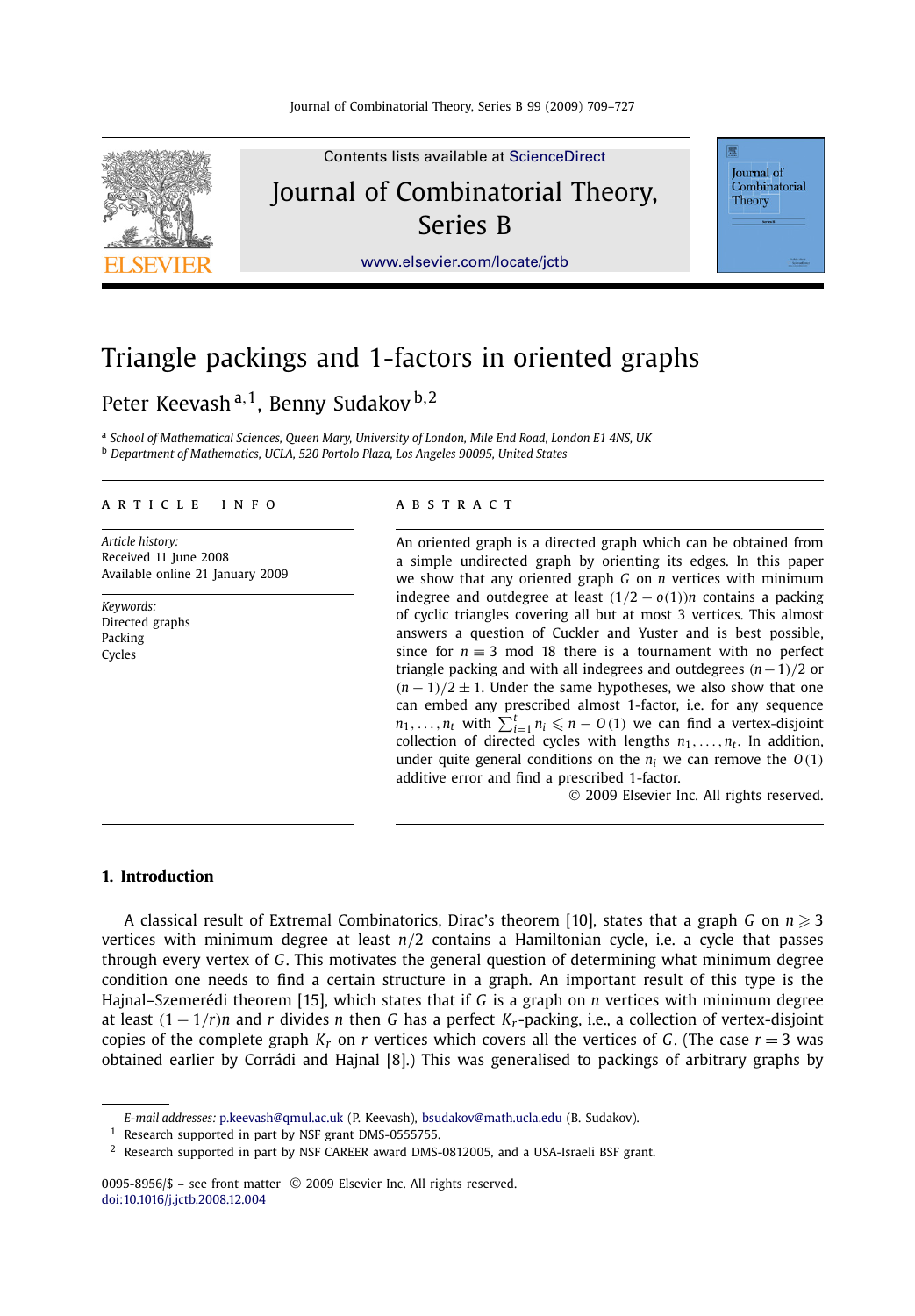Komlós, Sarközy and Szemerédi [25]. Confirming a conjecture of Alon and Yuster [5], they proved that for every graph *H* there is a constant *C* such that if *G* is a graph on *n* vertices with minimum degree at least  $(1 - 1/\chi(H))n + C$  and  $|V(H)|$  divides *n* then *G* has a perfect *H*-packing. (Here  $\chi(H)$  denotes the chromatic number of *H*.) Finally, Kühn and Osthus [27] determined the minimum degree needed to find an *H*-packing up to an additive constant: it is  $(1 - 1/\chi * (H))n + O(1)$ , where  $\chi^*(H)$  is a rational number in the range  $(\chi(H) - 1, \chi(H))$  that can be calculated when *H* is given. Another packing result that is closely related to the topic of this paper was obtained by Aigner and Brandt [1] and in a slightly weaker form by Alon and Fischer [2]. Verifying a conjecture of Sauer and Spencer [35], they proved that a graph *G* on *n* vertices with minimum degree at least *(*2*n* − 1*)/*3 contains any graph *H* on *n* vertices with maximum degree at most 2.

It is very natural to ask whether these results have analogues for directed graphs. Here instead of degree one may consider the *minimum semidegree*  $\delta^{0}(G) = \min(\delta^{+}(G), \delta^{-}(G))$ , where  $\delta^{+}(G)$  is the minimum outdegree and *δ*−*(G)* is the minimum indegree of a digraph *G*. (We refer the reader to [6] for a comprehensive introduction to the theory of directed graphs.) A directed version of Dirac's theorem was obtained by Ghouila-Houri [11], who showed that any digraph *G* on *n* vertices with minimum semidegree at least *n/*2 contains a Hamilton cycle. (When referring to paths and cycles in directed graphs we always mean that these are directed, without mentioning this explicitly.) This result is very closely related to Dirac's theorem, as (some) extremal digraphs can be obtained from extremal graphs for Dirac's theorem by replacing each edge by a pair of arcs, one in each direction; the proof of the upper bound is more complicated, but not unduly so. However, the situation becomes more complicated if one considers *oriented graphs*. An oriented graph is a directed graph that can be obtained from a (simple) undirected graph by orienting its edges. The question concerning the analogue of Dirac's theorem in this case was raised by Thomassen [37], who asked what minimum semidegree forces a Hamilton cycle in an oriented graph. Over the years since the question was posed, a series of improving bounds were obtained in [38,39,13,14], until an asymptotic solution of  $(3/8 + o(1))n$  was given by Kelly, Kühn and Osthus [20]. Soon after that an exact answer  $\lceil \frac{3n-4}{8} \rceil$  for *n* sufficiently large was proved by Keevash, Kühn and Osthus [19]. This result was recently extended by Kelly, Kühn and Osthus [21], who showed that the same minimum semidegree condition guarantees that *G* is pancyclic (contains directed cycles with all lengths  $\ell$ ,  $3 \leq \ell \leq n$ ).

In this paper we mainly study cycle packings in oriented graphs, although in the concluding remarks we discuss directed graphs as well. Our starting point is the following question posed independently by Cuckler [9] and Yuster [40]. A tournament is an orientation of a complete graph. It is regular if every vertex has equal indegree and outdegree.

**Question.** Does a regular tournament on *n* vertices with *n* ≡ 3 mod 6 have a perfect packing of cyclic triangles?

We obtain the following general result, which in the case of tournaments 'almost' answers this question.

#### **Theorem 1.1.**

- (i) *There is some real c >* 0 *so that for sufficiently large n, any oriented graph G on n vertices with minimum indegree and outdegree at least (*1*/*2 − *c)n contains a packing of cyclic triangles covering all but at most* 3 *vertices.*
- (ii) *If n* ≡ 3 mod 18 *then there is a tournament T which does not have a perfect packing of cyclic triangles, in which every vertex has indegree and outdegree*  $(n - 1)/2$  *or*  $(n - 1)/2 \pm 1$ .

Our second result is an attempt to prove a directed analogue of the results of Aigner–Brandt and Alon–Fischer. It shows that the same semidegree condition as above allows one to cover all but a constant number of vertices by cycles of prescribed lengths.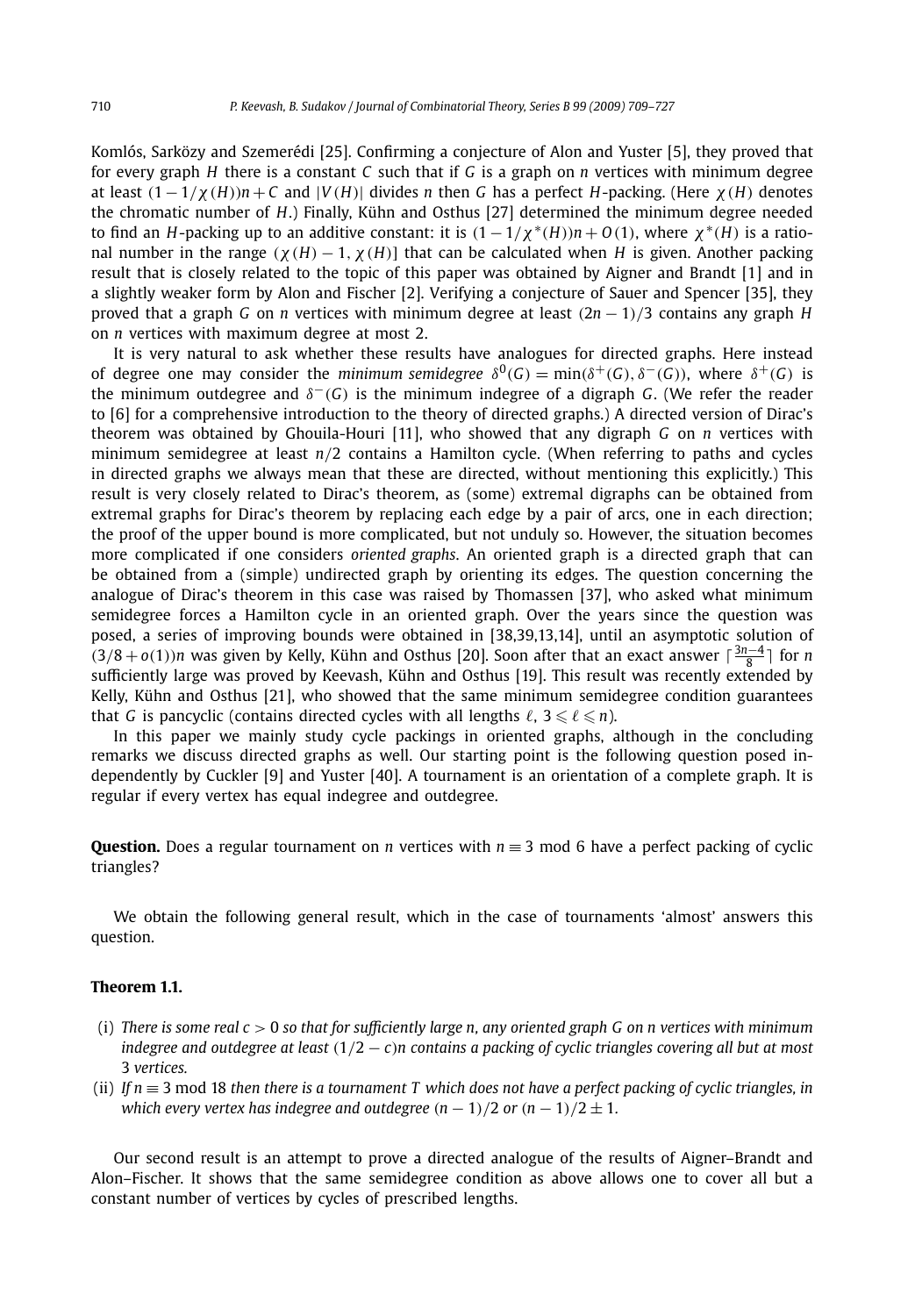**Theorem 1.2.** *There exist constants c, C >* 0 *such that for n sufficiently large, if G is an oriented graph on n vertices with minimum indegree and outdegree at least*  $(1/2-c)$ *n and*  $n_1,\ldots,n_t$  *are numbers with*  $\sum_{i=1}^tn_i\leqslant$  $n - C$  then G contains vertex-disjoint cycles of length  $n_1, \ldots, n_t$ .

Moreover, in some cases our technique allows us to strengthen the previous theorem and to obtain a prescribed 1*-factor*, i.e., a perfect packing by cycles with given lengths. To illustrate this we prove the following result, in which we also assume that *G* is a tournament to make the proof more convenient to present, although one can remove this assumption.

**Theorem 1.3.** For any number M there is  $c > 0$  and numbers T and  $n_0$  so that if G is a tournament on  $n > n_0$ *vertices with minimum indegree and outdegree at least*  $(1/2 - c)n$  and  $n_1, \ldots, n_t$  are numbers satisfying  $\sum_{i=1}^{t} n_i - n_i$  then C contains a 1 factor with cycle lengths  $n_i - n_i$  if the following holds: for some  $3 \leq k \leq M$  $\sum_{i=1}^t n_i = n$  then G contains a 1-factor with cycle lengths  $n_1,\ldots,n_t$  if the following holds: for some  $3\leqslant k\leqslant M$ *at least T* logn of the  $n_i$  are equal to k and at least T of the  $n_i$  lie between  $k + 1$  and M.

The rest of this paper is organised as follows. In the next section we prove Theorem 1.1 using probabilistic arguments (Rödl nibble) together with the idea of 'absorbing structures' introduced by Rödl, Rucinski and Szemerédi. In Section 3 we prove Theorem 3.1, which is the first ingredient in the proof of Theorem 1.2, and a result of independent interest: an asymptotically best possible condition for finding a 1-factor in which all prescribed cycle lengths are long. To deal with short cycles we need the machinery of Szemerédi's Regularity Lemma and the Blow-up Lemma of Komlós, Sárközy and Szemerédi, which we describe in Section 4. Then in Section 5 we prove Theorem 5.1, the second ingredient in the proof of Theorem 1.2, giving an almost perfect packing by *k*-cycles for any fixed *k*. Section 6 contains the proofs of Theorems 1.2 and 1.3 and the final section contains some concluding remarks.

**Notation.** Given two vertices *x* and *y* of a directed graph *G*, we write *xy* for the edge directed from *x* to y. We write  $N_G^+(x)$  for the outneighbourhood of a vertex x and  $d_G^+(x) := |N_G^+(x)|$  for its outdegree. Similarly, we write  $N_G^-(x)$  for the inneighbourhood of x and  $d_G^-(x) := |N_G^-(x)|$  for its indegree. We write  $N_G(x) := N_G^+(x) \cup N_G^-(x)$  for the neighbourhood of x and  $d_G(x) := |N_G(x)|$  for its degree. We use  $N^+(x)$ , etc. whenever this is unambiguous. As is customary in Extremal Graph Theory, our approach to the problems researched will be asymptotic in nature. We thus assume that the order *n* of a graph *G* tends to infinity and therefore is sufficiently large whenever necessary. We also assume that the constant *c*, which controls the deviation of the degrees of *G* from *n/*2 is sufficiently small. When we speak of 'paths' and 'cycles' in directed graphs it is always to be understood that these are directed paths and cycles. We use the notation  $0 < \alpha \ll \beta$  to mean that there is an increasing function  $f(x)$  so that the following argument is valid for  $0 < \alpha < f(\beta)$ . We write  $a \pm b$  to denote an unspecified real number in the interval  $[a - b, a + b]$ .

#### **2. Covering by cyclic triangles**

In this section we prove Theorem 1.1. Our arguments combine probabilistic reasoning (Rödl nibble) together with idea of 'absorbing structures' introduced by Rödl, Rucinski and Szemerédi. We divide the exposition into five subsections, that successively treat two simple lemmas, large deviation inequalities, the nibble, our absorbing structure, and the proof of Theorem 1.1.

#### *2.1. Two simple lemmas*

Our first lemma shows that, under the hypotheses of Theorem 1.1, there are approximately the same number of cyclic triangles through every vertex.

**Lemma 2.1.** *Suppose c >* 0 *and G is an oriented graph on n vertices with minimum indegree and outdegree at* least  $(1/2 - c)n$ . Then every vertex x of G belongs to at least  $(1/8 - 2c)n^2$  and at most  $(1/8 + 2c)n^2$  cyclic *triangles.*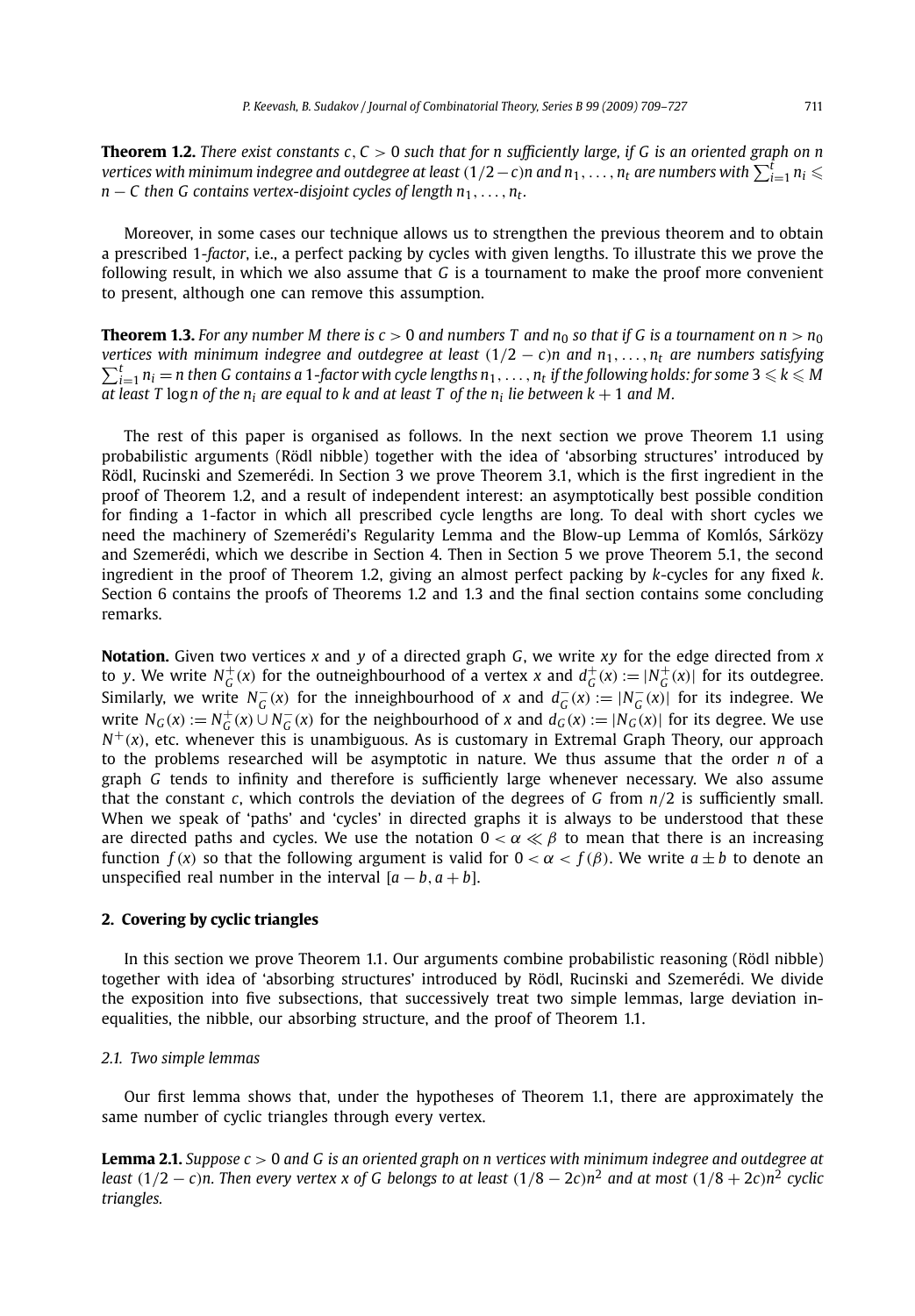**Proof.** To prove this lemma, we need to estimate  $e(N^+(x), N^-(x))$ , the number of edges in *G* going from the outneighbourhood of *x* to the inneighbourhood of *x*.

$$
e(N^+(x), N^-(x)) \ge \sum_{y \in N^+(x)} (d^+(y) - |V(G) \setminus (N^+(x) \cup N^-(x))|) - e(N^+(x))
$$
  
\n
$$
\ge |N^+(x)|((1/2 - c)n - n + |N^+(x)| + |N^-(x)|) - |N^+(x)|^2/2
$$
  
\n
$$
= |N^+(x)|((1/2 - c)n - n + |N^+(x)|/2 + |N^-(x)|)
$$
  
\n
$$
\ge (1/2 - c)n((1/2 - c)n - n + \frac{3}{2}(1/2 - c)n)
$$
  
\n
$$
= (1/2 - c)n(1/4 - 5c/2)n \ge (1/8 - 2c)n^2.
$$

By symmetry we can also estimate  $e(N^-(x), N^+(x)) \geqslant (1/8 - 2c)n^2$ . Therefore

$$
e(N^+(x), N^-(x)) \le |N^+(x)| |N^-(x)| - e(N^-(x), N^+(x))
$$
  

$$
\le n^2/4 - (1/8 - 2c)n^2 = (1/8 + 2c)n^2.
$$

Our next lemma will allow us to find cyclic triangles on 'most' pairs of vertices. Suppose that *G* is an oriented graph on *n* vertices. We say that an edge *e* of *G* is *a*-good if there are at least *an* cyclic triangles containing *e*; otherwise we say it is *a*-bad. Also, given a vertex *x* we say that a vertex *y* is *a*-good for *x* if an edge between *x* and *y* is *a*-good; otherwise we say it is *a*-bad for *x*.

**Lemma 2.2.** *Suppose c >* 0 *and G is an oriented graph on n vertices with minimum indegree and outdegree at least*  $(1/2 - c)n$ . For any  $a > 0$  and vertex x, there are at most  $(2a + 4c)n$  a-bad vertices for x in each of N<sup>+</sup>(x) *and*  $N^{-}(x)$ *, so the total number of a-bad vertices for x is at most*  $(4a + 10c)n$ *.* 

**Proof.** Let *S* be the set of *a*-bad vertices for *x* that belong to  $N^+(x)$ . Then, by definition, any  $y \in S$ has at most *an* outneighbours in  $N^{-}(x)$ . By averaging there is some  $y \in S$  with at most  $|S|/2$  outneighbours in *S*, and for this *y* we have

$$
(1/2 - c)n \le |N^+(y)| = |N^+(y) \cap N^-(x)| + |N^+(y) \cap N^+(x)| + |N^+(y) \setminus N(x)|
$$
  
\n
$$
\le an + (|N^+(x)| - |S|/2) + |V(G) \setminus N(x)| = an - |S|/2 + n - |N^-(x)|
$$
  
\n
$$
\le an + (1/2 + c)n - |S|/2,
$$

so  $|S|$  ≤  $(2a + 4c)n$ . Similarly there are at most  $(2a + 4c)n$  *a*-bad vertices for *x* that belong to  $N<sup>−</sup>(x)$ . Since  $|V(G) \setminus N(x)| \le 2cn$  there are at most  $(4a + 10c)n$  *a*-bad vertices for *x*.  $\Box$ 

#### *2.2. Large deviation inequalities*

We will use the following three large deviation estimates. The first one is a classical Chernoff-type bound see, e.g., [4, Appendix A].

**Theorem 2.3.** *Suppose a >* 0 *and X*1*,..., Xm are independent identically distributed random variables with*  $P(X_i = 1) = p$  and  $P(X_i = 0) = 1 - p$ . Then

1.  $\mathbb{P}(\sum_{i=1}^{m} X_i < pm - a) < e^{-a^2/2pm}$ , and 2.  $\mathbb{P}(\sum_{i=1}^{m} X_i \geq p m + a) < e^{-a^2/2pm + a^3/2(pm)^2}$ .

Another useful inequality is due to Azuma (see, e.g., [4,16]).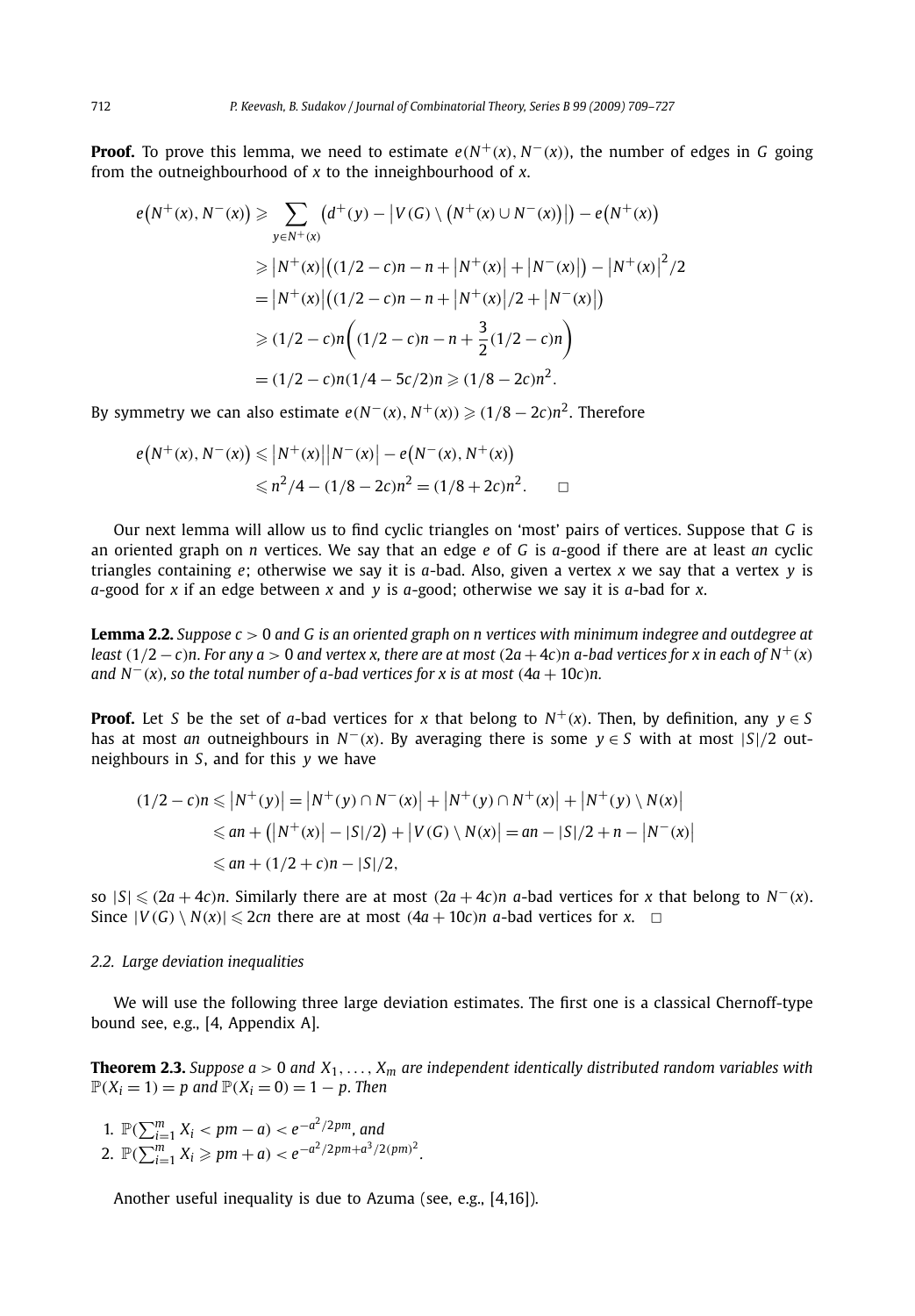**Theorem 2.4.** *Let t*1*,...,tn be a family of independent indicator random variables. Suppose that real-valued function*  $X = X(t_1, \ldots, t_n)$  *is c-Lipschitz, i.e., changing the value of any*  $t_i$  *can change the value of X by at most c. Then*

$$
\mathbb{P}(|X-\mathbb{E}X|>a)\leqslant 2e^{-a^2/2nc^2}.
$$

The third inequality we need was proved by Kim and Vu [22] (see also Chapter 7.8 in [4]). Suppose  $f(x_1,...,x_m) = \sum_{e \in H} \prod_{i \in e} x_i$  is a homogeneous polynomial of degree *k* defined by a *k*-uniform hypergraph *H* on [*m*]. Let *X*1*,..., Xm* be independent identically distributed random variables with  $\mathbb{P}(X_i=1)=p$ ,  $\mathbb{P}(X_i=0)=1-p$  and let  $Y=f(X_1,\ldots,X_m)$ . For  $J\subset [m]$  define  $\partial_I f$  to be the partial derivative of  $f$  with respect to the variables  $\{x_i\}_{i\in A}$  and the *non-zero influence*  $\mathbb{E}'Y = \max_{|A| \geq 1} \mathbb{E} \partial_A f$ .

**Theorem 2.5.** *For t >* 1*,*

$$
\mathbb{P}(|Y-\mathbb{E}Y|>(2k)!t^k\sqrt{\mathbb{E}Y\mathbb{E}'Y})\leqslant 16e^{-t+(k-1)\log m}.
$$

#### *2.3. The nibble*

The 'nibble' is a term referring to a semi-random construction method, used by Rödl [32] in proving the existence of asymptotically good designs. Several researchers realised that this method applies in a more general setting, dealing with matchings in uniform hypergraphs. The following theorem is due to Pippenger, following Frankl and Rödl, with further refinements by Pippenger and Spencer [30]. We refer the reader to the presentation given in [12] and in [4, pp. 54–58]. For a pair of vertices *x*, *y* of a hypergraph *H*, the common degree  $d(x, y)$  is the number of edges of *H* containing both *x* and *y*.

**Theorem 2.6.** *For any*  $\varepsilon > 0$  *and number r there is*  $\delta > 0$  *and a number d so that the following holds for*  $n > D > d$ . Any r-uniform hypergraph H on n vertices such that any vertex x has degree  $d(x) = (1 \pm \delta)D$ *and any pair of vertices x, y has common degree*  $d(x, y) < \delta D$  *contains a matching covering at least*  $(1 - \varepsilon)n$ *vertices.*

The result which appears in [4] deals with covering of vertices of hypergraph rather than matchings. It states that a *k*-uniform hypergraph *H* on *n* vertices with all degrees  $(1 + o(1))D$  and all codegrees  $o(D)$  has a collection of  $(1 + o(1))n/k$  edges which covers all its vertices. It is easy to check that deletion of all pairs of intersecting edges from this collection gives a matching covering *(*1 − *o(*1*))n* vertices of *H*.

We also need a further property of the matching which comes out of the proof of Theorem 2.6 by means of a semi-random 'nibble'. The matching is constructed in a series of 'bites', in which we choose each remaining available edge independently with some probability  $p = \Theta(n^{-2})$  (which shrinks by a constant factor with each step) and delete any pair of edges that intersect. It is shown that with probability at least 0*.*9 (say) each bite preserves certain regularity properties in the hypergraph that allow the nibble to proceed. The parameters of the proof are such that we may assume that the first bite constructs a matching of size  $\beta n$  with  $\varepsilon \ll \beta \ll 1$ .

#### *2.4. The absorbing structure*

The nibble can be used to cover all but *o(n)* vertices, and to make further progress we will need a mechanism that will allow us to gradually 'absorb' the remaining vertices into our triangle packing. Our approach was inspired by ideas used in [33,34] to obtain results on matchings and Hamiltonian hypergraphs.

Suppose *G* is an oriented graph and  $Q = \{v_1, v_2, v_3, v_4\}$  is a quadruple of vertices in *G*. We say that the disjoint sets  $a_1a_2a_3$ ,  $b_1b_2b_3$ ,  $c_1c_2c_3$  are an absorbing triple of triangles for *Q* if each of the following triples is a cyclic triangle in G:  $a_1a_2a_3$ ,  $b_1b_2b_3$ ,  $c_1c_2c_3$ ,  $v_1a_1b_1$ ,  $v_2c_1a_2$ ,  $v_3b_2c_2$ ,  $v_4a_3b_3$ . The motivation for this definition is that if we have a set of disjoint cyclic triangles  $C_1, \ldots, C_t$  that includes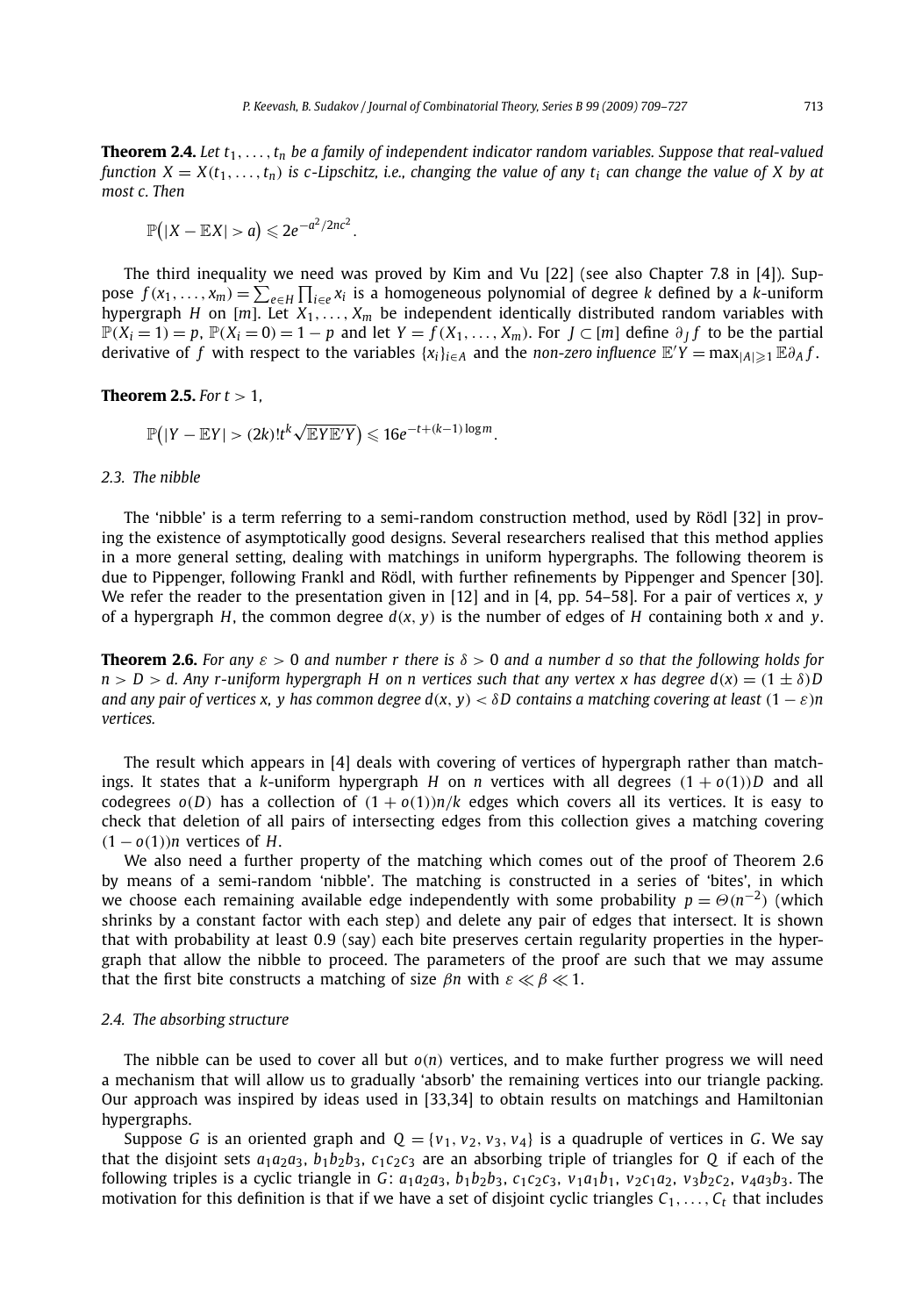

 $a_1a_2a_3$ ,  $b_1b_2b_3$ ,  $c_1c_2c_3$  and is disjoint from *Q*, then we can enlarge our collection by replacing  $a_1a_2a_3$ ,  $b_1b_2b_3$ ,  $c_1c_2c_3$  by  $v_1a_1b_1$ ,  $v_2c_1a_2$ ,  $v_3b_2c_2$ ,  $v_4a_3b_3$ . Thus Q is absorbed and the vertex  $c_3$  is lost, for a net gain of one triangle (see Fig. 1).

The following lemma shows that there are many absorbing triples for every quadruple *Q* .

**Lemma 2.7.** *There is some c > 0 and number n<sub>0</sub> such that if G is an oriented graph on*  $n > n_0$  *vertices with minimum indegree and outdegree at least (*1*/*2 − *c)n then for any quadruple of vertices Q there are at least (n/*100*)*<sup>9</sup> *absorbing triples for Q in G.*

**Proof.** We use the above notation and greedily construct the absorbing triples by repeated application of Lemma 2.2.

- 1. Pick  $a_1$  to be 1/8-good for  $v_1$  and disjoint from Q. There are at least  $n (4/8 + 10c)n 4$  $(1/2 - 11c)n$  possible choices.
- 2. Pick  $a_2$  to be 1/16-good for  $a_1$  and  $v_2$  (and disjoint from  $Q \cup \{a_1\}$ : we will not keep repeating this condition). There are at least  $n - 2(4/16 + 10c)n - 5 > (1/2 - 21c)n$  possible choices.
- 3. Pick  $a_3$  to be 1/128-good for  $v_4$  and so that  $a_1a_2a_3$  is a cyclic triangle. Since  $a_2$  is 1/16-good for *a*<sub>1</sub> there are at least  $n/16 - (4/128 + 10c)n - 6 > (1/32 - 11c)n$  possible choices.
- 4. Pick  $b_3$  so that  $v_4a_3b_3$  is a cyclic triangle. Since  $a_3$  is  $1/128$ -good for  $v_4$  there are at least *n/*128 − 7 possible choices.
- 5. Pick  $b_1$  to be 1/64-good for  $b_3$  and so that  $v_1a_1b_1$  is a cyclic triangle. Since  $a_1$  is 1/8-good for *v*<sub>1</sub> there are at least  $n/8 - (4/64 + 10c)n - 8 > (1/16 − 11c)n$  possible choices.
- 6. Pick  $b_2$  to be 1/512-good for  $v_3$  and so that  $b_1b_2b_3$  is a cyclic triangle. Since  $b_1$  is 1/64-good for *b*<sub>3</sub> there are at least  $n/64 - (4/512 + 10c)n - 9 > (1/128 - 11c)n$  possible choices.
- 7. Pick  $c_2$  so that  $v_3b_2c_2$  is a cyclic triangle. Since  $b_2$  is 1/512-good for  $v_3$  there are at least *n/*512 − 10 possible choices.
- 8. Pick  $c_1$  to be 1/128-good for  $c_2$  and so that  $v_2c_1a_2$  is a cyclic triangle. Since  $a_2$  is 1/16-good for *v*<sup>2</sup> there are at least *n/*16 − *(*4*/*128 + 10*c)n* − 11 *> (*1*/*32 − 11*c)n* possible choices.
- 9. Pick  $c_3$  so that  $c_1c_2c_3$  is a cyclic triangle. Since  $c_1$  is  $1/128$ -good for  $c_2$  there are at least *n/*128 − 12 possible choices.

Note that given three cyclic triangles there are  $3! = 6$  ways to chose which one of them is going to be  $a_1a_2a_3$ ,  $b_1b_2b_3$ ,  $c_1c_2c_3$ . Then for every cyclic triangle there are  $3! = 6$  different labeling of its vertices. This implies that each configuration of three cyclic triangles was counted at most  $6<sup>4</sup>$  times. Hence the number of absorbing triples is at least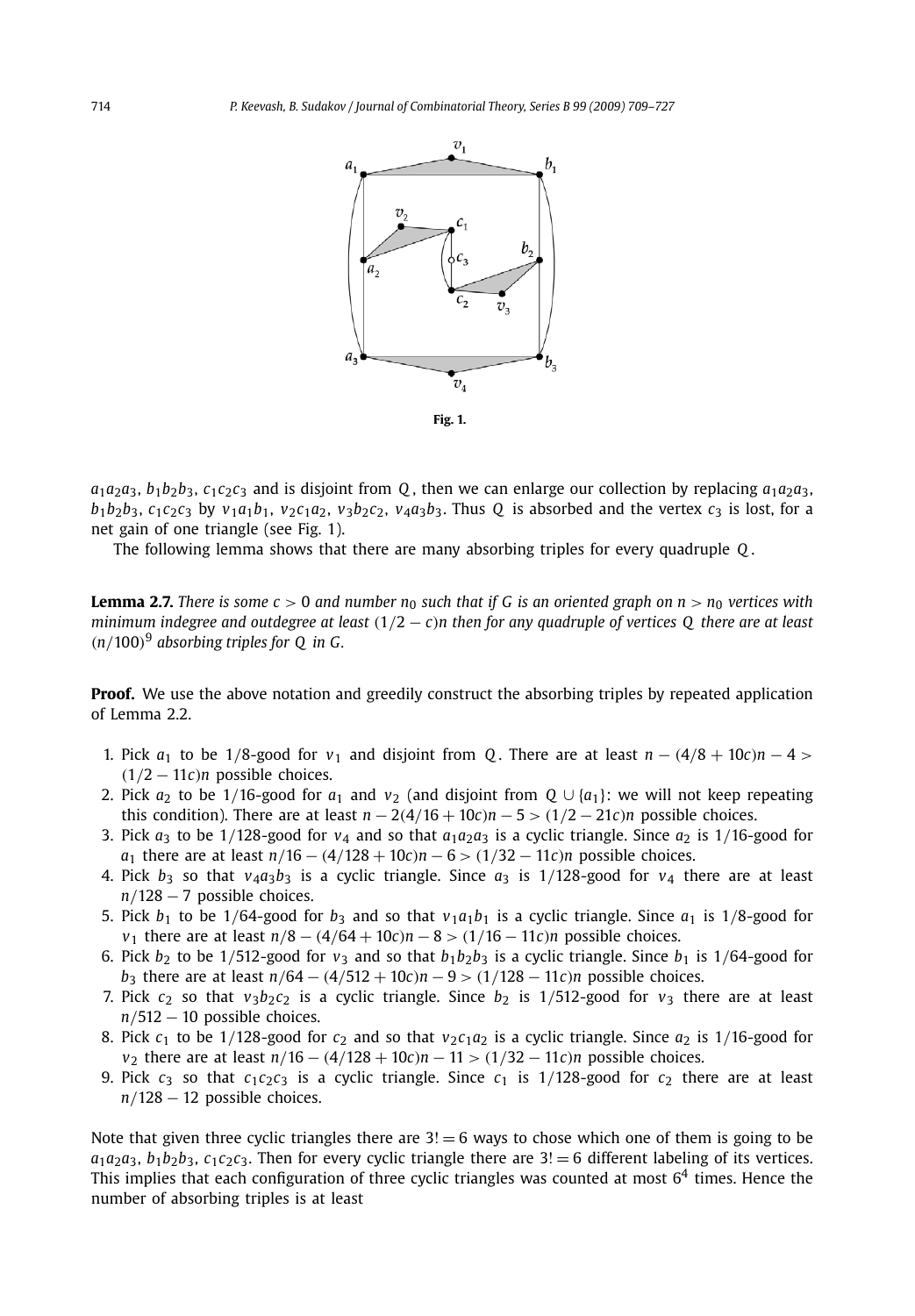*P. Keevash, B. Sudakov / Journal of Combinatorial Theory, Series B 99 (2009) 709–727* 715

$$
6^{-4} \cdot \left(\frac{1}{2} - 11c\right) n \cdot \left(\frac{1}{2} - 21c\right) n \cdot \left(\frac{1}{32} - 11c\right) n \cdot \left(\frac{n}{128} - 7\right) \cdot \left(\frac{1}{16} - 11c\right) n \cdot \left(\frac{1}{128} - 11c\right) n
$$

$$
\cdot \left(\frac{n}{512} - 10\right) \cdot \left(\frac{1}{32} - 11c\right) n \cdot \left(\frac{n}{128} - 12\right) = (6^{-4}2^{-46} - 0(c)) n^9 > (n/100)^9. \square
$$

Next we use the previous lemma to show that a random selection of vertex-disjoint cyclic triangles will have many absorbing triples for every quadruple of vertices of *G*.

**Lemma 2.8.** *Suppose*  $0 < 1/n_0 \ll c \ll c_2 \ll 1$  *and G is an oriented graph on n* >  $n_0$  *vertices with minimum indegree and outdegree at least (*1*/*2−*c)n. Suppose we form a collection of vertex-disjoint cyclic triangles C by choosing each cyclic triangle in G independently with probability*  $p = c_2/n^2$  *and deleting any pair of triangles that intersect. Then with probability at least 0.9 we have*  $|C| = m = (1 \pm c_2^{1/2})c_2n/24$  *and for any quadruple of vertices Q there are at least* 10−16*m*<sup>3</sup> *absorbing triples for Q in C .*

**Proof.** Let *C* be a collection of cyclic triangles formed by choosing each cyclic triangle of *G* randomly and independently with probability  $p = c_2/n^2$ . By Lemma 2.1, every vertex of *G* is contained in  $(1/8 \pm 2c)n^2$  cyclic triangles and therefore the number of cyclic triangles in *G* is *T* =  $(1/8 \pm 2c)n^2 \cdot n/3 = (1 \pm 16c)n^3/24$ . Applying Chernoff bounds (mentioned in Section 2.2) we obtain that

$$
|C'| = (1 \pm c)pT = (1 \pm 20c)pn^3/24 = (1 \pm 20c)c_2n/24
$$

with high probability. Let *Z* be the number of pairs of intersecting triangles in *C* . Since the total number of such pairs is clearly at most  $n^5$  we have that  $\mathbb{E}Z < p^2n^5 = c_2^2n$ . Hence,  $c_2 \ll 1$  together with Markov's inequality gives that  $Z < c_2^{3/2}n/100$  with probability at least 0.95. Since  $c \ll c_2$ , by definition of *C*, we obtain

$$
m = |C| \geqslant |C'| - 2Z > (1 \pm c_2^{1/2})c_2n/24.
$$

Given a quadruple of vertices *Q* , let *AQ* be the set of absorbing triples for *Q* . By Lemma 2.7 we have  $|A_{Q}| > (n/100)^{9}$ . Let  $X_{Q}$  be the random variable counting the number of absorbing triples for *Q* that belong to *C'*. Then  $\mathbb{E}X_{Q} = p^{3}|A_{Q}| > (c_{2}n)^{3}/10^{18}$ . We can write  $X_{Q} = \sum_{S \in A_{Q}} \prod_{T \in S} I_{T}$ where  $I_T$  is the indicator random variable for the event that triangle T is chosen for C'. Since  $X_Q$ is a homogeneous polynomial of degree three, we can estimate the probability that  $X_Q$  is small by Theorem 2.5. Since the number of absorbing triples for *Q* which contains a given triangle is clearly at most *n*<sup>6</sup> it is easy to see that max $|I| = 1$   $\mathbb{E} \partial_I X_Q$  is at most  $p^2 n^6 = (c_2 n)^2$ . Similarly, there are at most *n*<sup>3</sup> absorbing triples containing a given pair of triangles and therefore max $|J|=2$   $\mathbb{E}\partial_J X_Q \leq$  $pn^3 = c_2n$ . This implies that the non-zero influence  $\mathbb{E}'X_Q = \max_{|J| \geqslant 1} \mathbb{E}\partial_J X_Q$  is bounded by  $p^2n^6 =$  $(c_2n)^2$ . Now we apply Theorem 2.5 with  $k = 3$  and  $t = 10^{-5} (c_2n)^{1/6}$ . With this choice of *t* we have  $720t^3\sqrt{\mathbb{E} X_\text{Q}\,\mathbb{E}' X_\text{Q}}<\mathbb{E} X_\text{Q}\left/2\text{, so we can estimate}\right.$ 

$$
\mathbb{P}(X_Q < \mathbb{E}X_Q/2) \leq 16e^{-t+2\log n^3} \ll n^{-4}.
$$

Taking a union bound over all quadruples of vertices of *G*, we obtain that with high probability  $X_Q > p^3$  $|A_Q|/2 > m^3/10^{15}$  for every *Q*. Note also that deletion of any triangle from *C* can destroy at most  $|C'|^2 < 2m^2$  absorbing triples for *Q*. Since we delete at most  $2Z < c_2^{3/2}n/50 < c_2m/2$  triangles to form *C* and since  $c_2 \ll 1$ , we still have at least  $m^3/10^{15} - c_2 m^3 > m^3/10^{16}$  absorbing triples for each *Q* . □

#### *2.5. Proof of Theorem 1.1*

(i) Choose constants to satisfy the hierarchy  $0 < 1/n \ll c \ll c_1 \ll c_2 \ll 1$  and suppose *G* is an oriented graph on *n* vertices with minimum indegree and outdegree at least *(*1*/*2 − *c)n*. Consider the hypergraph *H* on the same vertex set of *G* whose edges are all cyclic triangles in *G*. By Lemma 2.1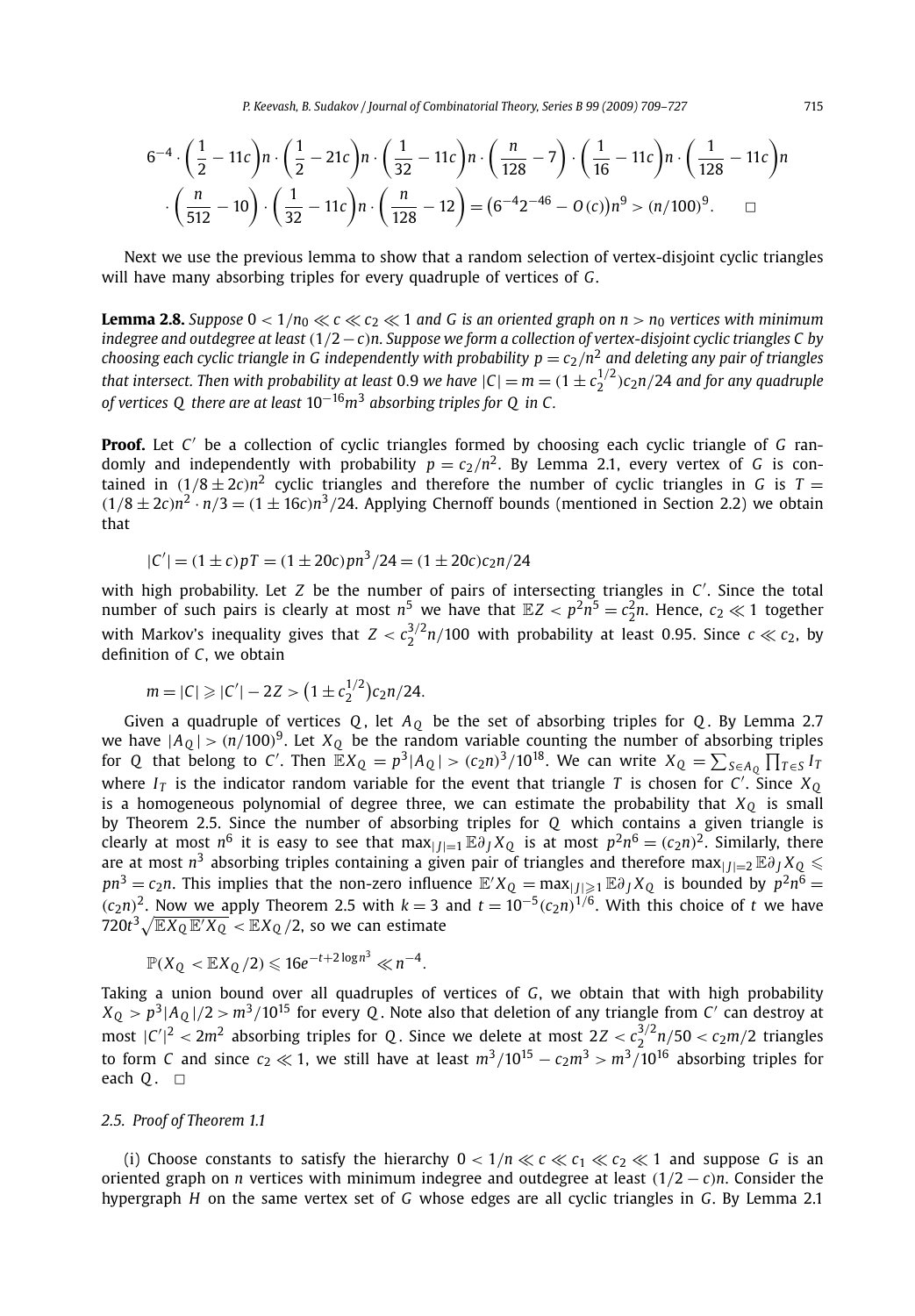every vertex *x* in *H* has degree  $d_H(x) = (1/8 \pm 2c)n^2$ . Also, for any pair of vertices *x*, *y* we have *d*<sub>*H*</sub>(*x*, *y*) ≤ *n* − 2 ≪ *n*<sup>2</sup>/8. Applying Theorem 2.6, we can cover all but at most  $(1 - c_1)n$  vertices with vertex-disjoint cyclic triangles.

Furthermore, as explained in the paragraph after Theorem 2.6, we may assume that the first bite of the nibble was obtained by choosing each cyclic triangle in *G* with probability  $c_2/n^2$  and deleting any pair of triangles that intersect. Since the bite was valid for the nibble with probability at least 0*.*9, we can also assume that it is an absorbing collection *C* as given by Lemma 2.8. Now, as long as there at least 4 uncovered vertices, we can repeatedly choose a quadruple *Q* from these vertices and increase our triangle packing by using an absorbing triple for *Q* from *C*. Note that at each such iteration, we can only use absorbing triples from *C* no triangle of which has yet been used in previous rounds. Since at each iteration we use three triangles and each triangle can participate in at most  $|{\sf C}|^2 = m^2$ absorbing triples for *Q* , we destroy at most 3*m*<sup>2</sup> absorbing triples for *Q* at every round. As the number of rounds is at most  $c_1 n \ll m = \Omega(c_2 n)$  there are still at least  $10^{-16} m^3 - c_1 n m^2 > 10^{-17} m^3$ absorbing triples remaining untouched during the whole procedure. This shows that our process can be continued until only 3 vertices will remain uncovered, which completes the proof of the first part.

(ii) To prove the second part of the theorem, partition a set of *n* vertices with  $n = 18k+3$  into three sets  $V_0$ ,  $V_1$ ,  $V_2$  of size  $|V_0| = 6k$ ,  $|V_1| = 6k + 1$ ,  $|V_2| = 6k + 2$ . Construct a tournament *T* as follows. Between the classes we orient all pairs from  $V_i$  to  $V_{i+1}$ , where addition is mod 3. Inside each class we place a tournament that is as regular as possible, i.e., in  $V_1$  all indegrees and outdegrees are 3k, in  $V_0$  each vertex has indegree and outdegree 3*k* and 3*k* − 1 in some order, and in  $V_2$  each vertex has indegree and outdegree 3*k* and 3*k* + 1 in some order. Then every vertex in *T* either has indegree and outdegree 9*k* +1 or indegree and outdegree 9*k* and 9*k* +2 in some order. However, any collection of vertex-disjoint cyclic triangles in *T* must leave at least 3 vertices uncovered. To see this, notice that a cyclic triangle must either have one point in each part or all three points in one of  $V_i$ , and so however many triangles we remove from *T* the class sizes will always be different mod 3.

#### **3. Long cycles**

Our first ingredient in the proof of Theorem 1.2 will be the following theorem, which shows that the minimum semidegree threshold for finding a 1-factor in which all the prescribed cycle lengths are large is asymptotically 3*n/*8. The lower bound is given by a construction in [13] (see also [20]) of an oriented graph with minimum semidegree ∼ 3*n/*8 and with no 1-factor at all. Hence it only remains to prove the upper bound.

**Theorem 3.1.** For any  $\delta > 0$  there are numbers M and  $n_0$  so that if G is an oriented graph on  $n > n_0$  vertices with minimum indegree and outdegree at least  $(3/8+\delta)n$  and  $n_1,\ldots,n_t$  are numbers satisfying  $n_i\geqslant M$  for  $1 \leqslant i \leqslant t$  and  $\sum_{i=1}^{t} n_i = n$  then G contains a 1-factor with cycle lengths  $n_1, \ldots, n_t$ .

Our proof combines the partitioning argument similar to that used in [2] together with the result of [21]. In Theorem 8 of [21] it was proved that for all sufficiently large *n* every oriented graph *G* on *n* vertices with minimum semidegree at least  $(3n-4)/8$  contains an  $\ell$ -cycle for all 3 ≤  $\ell$  ≤ *n*. We also need another large deviation inequality, for the hypergeometric random variable *X* with parameters *(n, m, k)*, which is defined as follows. Fix *S* ⊂ [*n*] of size  $|S| = m$ . Pick a random *T* ⊂ [*n*] of size  $|T| = k$ . Define  $X = |T \cap S|$ . Then  $\mathbb{E}X = km/n$ . We have the following 'Chernoff bound' approximation for 0 *< a <* 3*/*2 (see [16, pp. 27–29]):

$$
\mathbb{P}(|X - \mathbb{E}X| > a\mathbb{E}X) < 2e^{-\frac{a^2}{3}\mathbb{E}X}.
$$
 (1)

The following lemma is an immediate consequence of the previous inequality.

**Lemma 3.2.** *For any*  $\alpha$ ,  $\beta > 0$  *there is a number n*<sub>0</sub> *so that the following holds. Suppose G is an oriented graph on n*  $> n_0$  *vertices with minimum indegree and outdegree at least αn and βn*  $<$  *m*  $<$  (1 − *β*)*n*. Then there is a *partition of V* (*G*) *as*  $A \cup B$  *with*  $|A| = m$  *and*  $|B| = n - m$  *so that*  $G[A]$  *has minimum indegree and outdegree at least*  $(\alpha - n^{-1/3})m$  *and G*[*B*] *has minimum indegree and outdegree at least*  $(\alpha - n^{-1/3})(n - m)$ *.*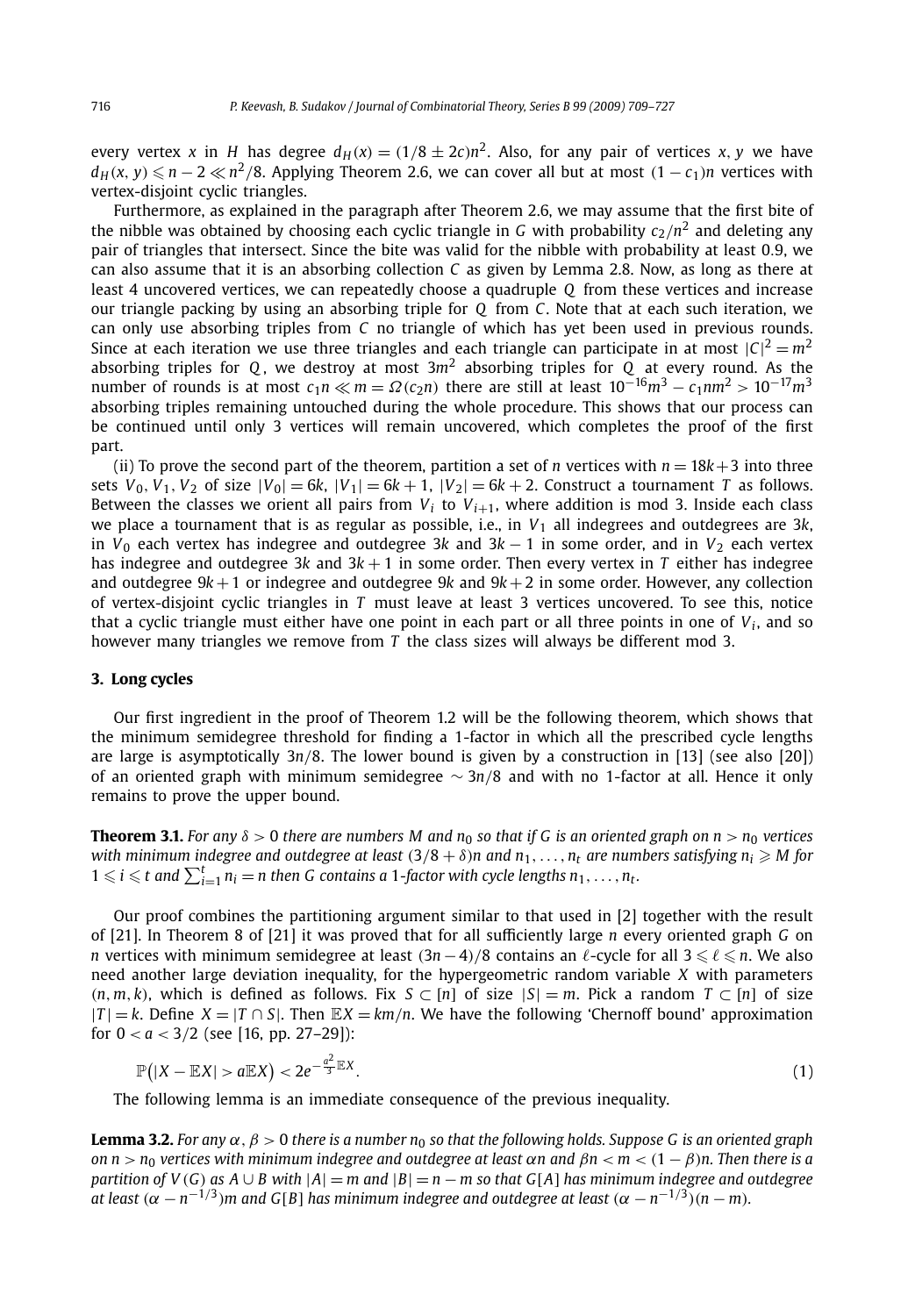**Proof of Theorem 3.1.** Without loss of generality suppose that  $n_1 \geqslant n_i$  for  $1 \leqslant i \leqslant t$ . Consider two cases.

**Case 1.** If  $n_1 > (1 - \delta/2)n$  then  $\sum_{i \geq 2} n_i < \delta n/2$  and we can use Theorem 8 in [21] (mentioned above) to choose disjoint cycles of length  $n_2, \ldots, n_t$  one by one. Indeed, it is possible since during this process the semidegree of the oriented graph which remains is always at least  $(3/8 + \delta)n - \sum_{i \geq 2} n_i > 3n/8$ . In particular, the oriented graph on  $n_1$  vertices which we obtain in the end has minimum semidegree larger than 3n/8 ≥ 3n<sub>1</sub>/8 and therefore has a Hamilton cycle, so we are done. Note that this argument works as long as the minimum semidegree of the graph is at least  $(3/8 + \delta/2)n$ , which will be used in the analysis of the second case.

**Case 2.** If  $n_1 \leqslant (1-\delta/2)n$  we can partition  $[t]=I\cup J$  so that  $n_I=\sum_{i\in I}n_i$  and  $n_J=\sum_{i\in J}n_i$  are both at most  $(1 - \delta/2)n$  (we may assume  $\delta < 1/3$ ). Then by Lemma 3.2 there is a partition of the vertices of *G* into sets  $V_I$  of size  $n_I$  and  $V_J$  of size  $n_J$  so that  $G[V_I]$  has minimum semidegree at least  $(3/8 + \delta - n^{-1/3})n_I$  and  $G[V_I]$  has minimum semidegree at least  $(3/8 + \delta - n^{-1/3})n_I$ .

Now we repeat the above splitting procedure for both  $V_I$  and  $V_I$ , repeatedly partitioning while Case 2 holds. Each time the number of vertices in the part which was split is reduced by a factor of *(*1 − *δ/*2*)* and no part in our process ever has size smaller than *M*. Therefore, for any part *S* in the final partition the induced graph *G*[*S*] has minimum indegree and outdegree at least

$$
\left(3/8+\delta-M^{-1/3}\sum_{i=0}^{\infty}(1-\delta/2)^{i/3}\right)|S|=\left(3/8+\delta-\frac{1}{1-(1-\delta/2)^{1/3}}M^{-1/3}\right)|S|.
$$

For large enough *M* this is more than  $(3/8 + \delta/2)|S|$ , so we can use the argument of Case 1 to find the required cycles.  $\Box$ 

#### **4. Regularity**

The second ingredient in the proof of Theorem 1.2 will be a theorem giving an almost perfect packing of *k*-cycles when *k* is fixed and the number of vertices *n* is large. The proof of this theorem will use the machinery of Szemerédi's Regularity Lemma and the Blow-up Lemma of Komlós, Sárközy and Szemerédi, which we will now describe. We will be quite brief, so for more details and motivation we refer the reader to the surveys [26] for the Regularity Lemma and [23] for the Blow-up Lemma.

We start with some definitions. The density of a bipartite graph  $G = (A, B)$  with vertex classes A and *B* is defined to be

$$
d_G(A, B) := \frac{e_G(A, B)}{|A||B|}.
$$

We often write  $d(A, B)$  if this is unambiguous. Given  $\varepsilon > 0$ , we say that *G* is  $\varepsilon$ -regular if for all subsets  $X \subseteq A$  and  $Y \subseteq B$  with  $|X| > \varepsilon |A|$  and  $|Y| > \varepsilon |B|$  we have that  $|d(X, Y) - d(A, B)| < \varepsilon$ . Given *d* ∈ [0, 1] we say that *G* is  $(\varepsilon, d)$ -*super-regular* if it is  $\varepsilon$ -regular and furthermore  $d_G(a) \geqslant (d - \varepsilon)|B|$  for all *a* ∈ *A* and  $d_G(b)$  ≥  $(d - \varepsilon)$ |*A*| for all *b* ∈ *B*. (This is a slight variation of the standard definition of  $(\varepsilon, d)$ -super-regularity where one requires  $d_G(a) \geq d|B|$  and  $d_G(b) \geq d|A|$ .)

The Diregularity Lemma is a version of the Regularity Lemma for digraphs due to Alon and Shapira [3] (with a similar proof to the undirected version). We will use the following degree form of the Diregularity Lemma, which can be easily derived from the standard version, in exactly the same manner as the undirected degree form. (See e.g. [29] for a sketch proof.)

**Lemma 4.1** *(Degree form of the Diregularity Lemma). For every ε* ∈ *(*0*,* 1*) and M >* 0 *there are numbers M* and  $n_0$  such that if G is a digraph on  $n\geqslant n_0$  vertices and  $d\in[0,1]$ , then there is a partition of the vertices of G *into V*0*, <sup>V</sup>*1*,..., Vs and a spanning subdigraph G of G such that the following holds*:

•  $M' \leq s \leq M$ .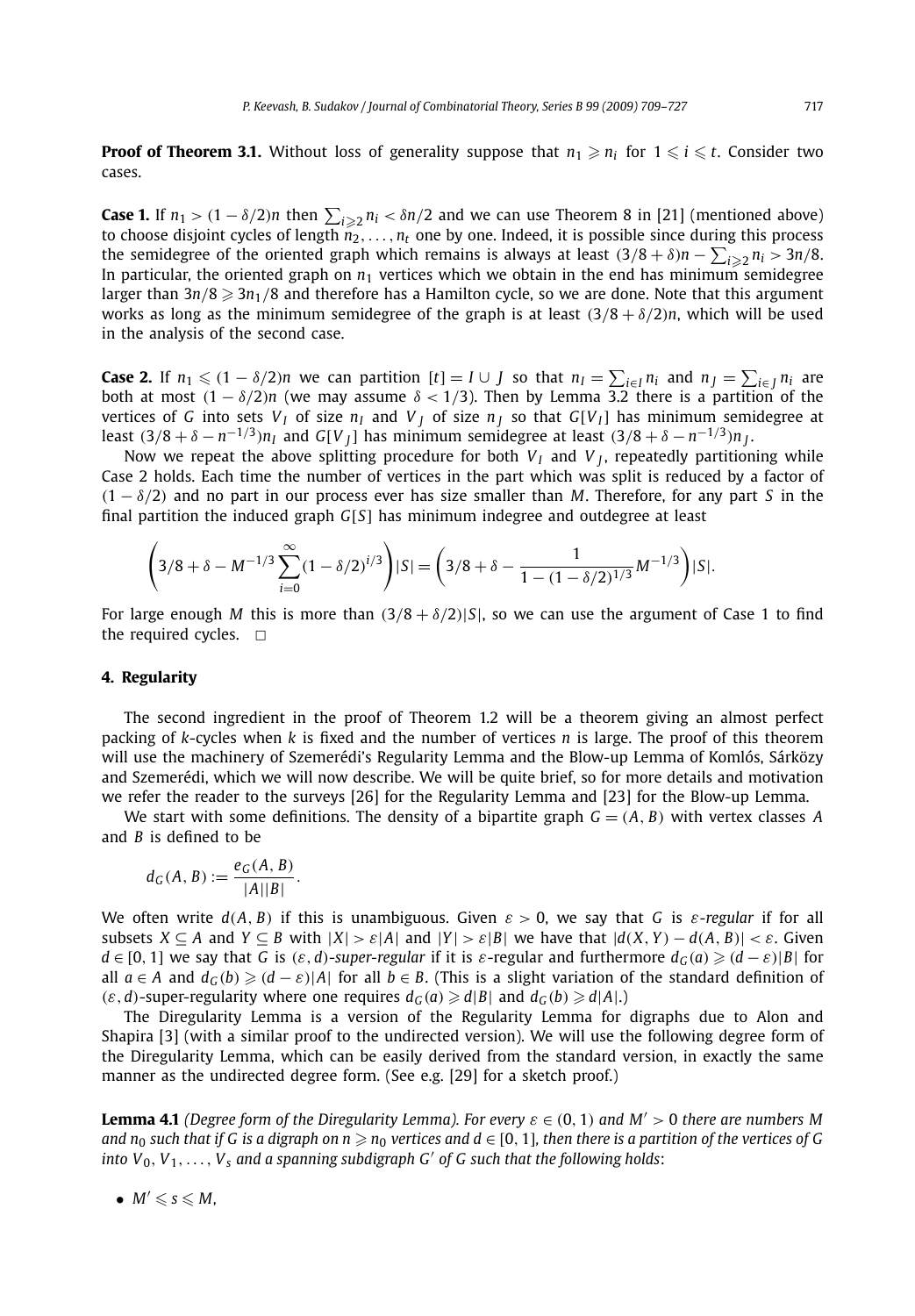- $|V_0| \leq \varepsilon n$ ,
- $|V_1| = \cdots = |V_s|$
- $\bullet$   $d_{G'}^+(x) > d_G^+(x) (d + \varepsilon)n$  for all vertices  $x \in G$ ,
- $\bullet$   $d_G^-(x) > d_G^-(x) (d + \varepsilon)n$  for all vertices  $x \in G$ ,
- *for all*  $i = 1, \ldots, s$  *the digraph*  $G'[V_i]$  *is empty,*
- *for all*  $1 \le i, j \le s$  with  $i \ne j$  the bipartite graph whose vertex classes are V<sub>i</sub> and V<sub>i</sub> and whose edges are *all the edges in G directed from Vi to V <sup>j</sup> is ε-regular and has density either* <sup>0</sup> *or density at least d.*

Given clusters  $V_1, \ldots, V_s$  and a digraph *G'*, the *reduced digraph R'* with parameters  $(\varepsilon, d)$  is the digraph whose vertex set is [*s*] and in which *ij* is an edge if and only if the bipartite graph whose vertex classes are  $V_i$  and  $V_j$  and whose edges are all the edges in *G'* directed from  $V_i$  to  $V_j$  is  $\varepsilon$ regular and has density at least *d*. (So *ij* is an edge in *R'* if and only if there is an edge from  $V_i$  to  $V_j$ in *G* .) It is easy to see that the reduced digraph *R* obtained from the Regularity Lemma 'inherits' the minimum degree of G, in that  $\delta^+(R')/|R'| > \delta^+(G)/|G|-d-2\varepsilon$  and  $\delta^-(R')/|R'| > \delta^-(G)/|G|-d-2\varepsilon$ . However, *R* is not necessarily oriented even if the original digraph *G* is. The next lemma from [20] shows that by discarding edges with appropriate probabilities one can go over to a reduced oriented graph  $R \subseteq R'$  which still inherits the minimum degree and density of *G*.

**Lemma 4.2.** For every  $\varepsilon \in (0, 1)$  there exist numbers  $M' = M'(\varepsilon)$  and  $n_0 = n_0(\varepsilon)$  such that the follow- $\lim_{n \to \infty}$  *holds. Let d*  $\in$  [0, 1] with  $\varepsilon \ll d$ , let G be an oriented graph of order  $n \ge n_0$  and let R' be the re*duced digraph with parameters (ε,d) obtained by applying Lemma* 4.1 *to G with parameters ε,d and M .* Then R' has a spanning oriented subgraph R such that  $\delta^+(R)\geqslant(\delta^+(G)/|G|-(d+3\varepsilon))|R|$  and  $\delta^-(R)\geqslant$  $(\delta^-(G)/|G| - (d+3\varepsilon))|R|$ .

We conclude this section with the Blow-up Lemma of Komlós, Sárközy and Szemerédi [24].

**Lemma 4.3.** *Given a graph F on* [*s*] *and positive numbers d,*  $\Delta$ *, there is a positive real*  $\eta_0 = \eta_0(d, \Delta, s)$  *such that the following holds for all positive numbers*  $\ell_1, \ldots, \ell_s$  *and all*  $0 < \eta \leq \eta_0$ *. Let F' be the graph obtained from F by replacing each vertex*  $i \in F$  *with a set V<sub>i</sub> of*  $\ell_i$  *new vertices and joining all vertices in V<sub>i</sub> to all vertices in V j* whenever ij is an edge of F. Let G' be a spanning subgraph of F' such that for every edge ij ∈ F *the bipartite graph consisting of all the edges of G' between the sets*  $V_i$ *,*  $V_i$  *<i>is*  $(n, d)$ -super-regular. Then G' *contains a copy of every subgraph H of F' with*  $\Delta(H) \leq \Delta$ *. Moreover, this copy of H in G' maps the vertices of H* to the same sets  $V_i$  as the copy of H in F', i.e. if  $h \in V(H)$  is mapped to  $V_i$  by the copy of H in F', then it is *also mapped to Vi by the copy of H in G .*

Note that the 'moreover' part of this statement does not appear in the usual formulation of the Blow-up Lemma but is stated explicitly in its proof.

#### **5. Short cycles**

We now come to the second ingredient in the proof of Theorem 1.2, which is the following statement, providing an almost perfect packing by *k*-cycles, when *k* is fixed and *n* is large.

**Theorem 5.1.** For any number  $k\geqslant 3$  there is some real  $c>0$  and numbers C and  $n_0$  so that if G is an oriented *graph on n* >  $n_0$  *vertices with minimum indegree and outdegree at least*  $(1/2 - c)n$  *then G contains vertexdisjoint k-cycles covering all but at most C vertices.*

Since the case  $k = 3$  was already proved in Theorem 1.1, in the rest of this section we assume that  $k\geqslant 4.$  First we note that the following result is an immediate consequence of Lemma 4.3 (the Blow-up Lemma).

**Corollary 5.2.** Suppose H is an oriented graph with parts  $V_0$ ,  $V_1$ ,  $V_2$  of equal size, so that all edges go from *Vi to Vi*+<sup>1</sup> (*addition* mod 3)*. Suppose also that the underlying graphs between each pair of classes are (η,d)-*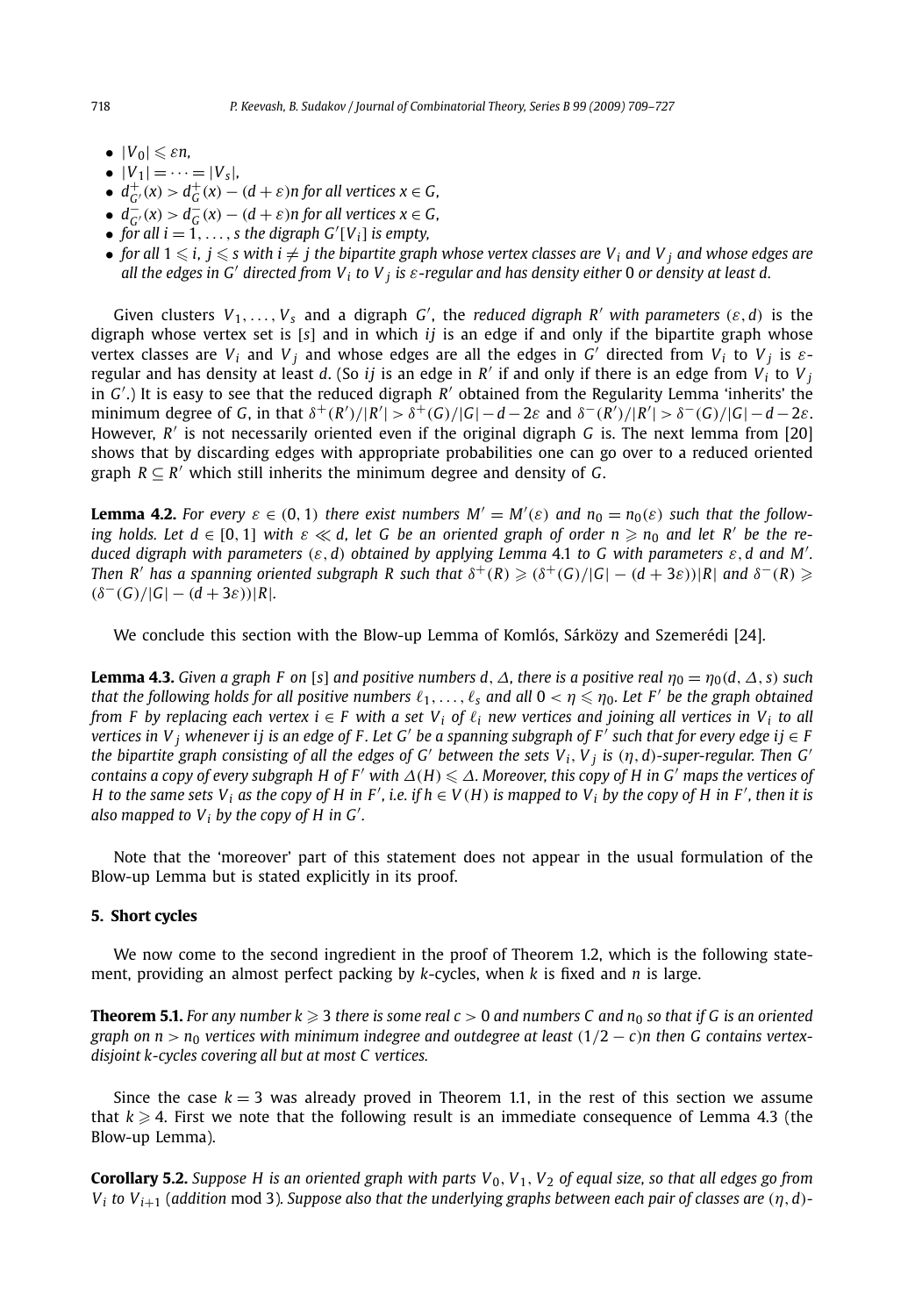*super-regular, for some η d <* 1*. Then H has a perfect packing by cyclic triangles* (*with one vertex in each class*)*.*

Next we use this corollary to obtain an almost perfect packing by *k*-cycles under an additional semidegree assumption on the parts.

**Theorem 5.3.** Suppose numbers k, m and reals  $\delta$ , d,  $\eta$  satisfy  $0 < 1/m \ll \delta \ll \eta \ll d \ll 1/k \leq 1/4$  and H *is an oriented graph whose vertices are partitioned into three parts*  $V_0$ *,*  $V_1$ *,*  $V_2$  *of sizes 0.9<i>m*  $\leq |V_i| \leq m$ *satisfying*

- (i)  $H[V_i]$  has minimum (total) degree at least  $(1 \delta)|V_i|$  for  $i = 0, 1, 2$ ;
- (ii) *the edges of H between V<sub>i</sub> and V<sub>i+1</sub> are all directed from V<sub>i</sub> to V<sub>i+1</sub>;*
- (iii) *the underlying graphs between each pair of classes*  $(V_i, V_{i+1})$  *are*  $(\eta, d)$ *-super-regular.*

*Then H contains a packing of k-cycles covering all but at most* 3*k vertices.*

**Proof.** First it will be useful to see how to find such *k*-cycles in the oriented graph *K* which is obtained from *H* by adding all directed edges from  $V_i$  to  $V_{i+1}$ . We will choose our *k*-cycles to have  $k - 2$  points in one class and 1 point in each of the other two classes. Let  $n_i$  be the number of cycles with  $k-2$  points in  $V_i$ . We need to choose  $n_i$  so that  $|V(H)|/k-3 \leq n_0 + n_1 + n_2 \leq |V(H)|/k$ subject to the conditions  $|V_i| \geqslant (k-2)n_i + \sum_{j \neq i} n_j = (k-3)n_i + n_0 + n_1 + n_2$ . We may take  $n_i =$  $\lfloor (|V_i| - |V(H)|/k)/(k-3) \rfloor$ . Indeed, then  $n_i = (|V_i| - |V(H)|/k)/(k-3) - x_i$  for some  $0 \le x_i < 1$ . With  $x = x_0 + x_1 + x_2$ , we have

$$
n_0 + n_1 + n_2 = (|V_0| + |V_1| + |V_2| - 3|V(H)|/k)/(k-3) - x_0 - x_1 - x_2 = |V(H)|/k - x.
$$

Since, by definition  $0 \le x < 3$ , this implies that  $|V(H)|/k - 3 \le n_0 + n_1 + n_2 \le |V(H)|/k$ , and that

$$
|V_i| - (k-3)n_i = |V(H)|/k + (k-3)x_i = n_0 + n_1 + n_2 + x + (k-3)x_i \ge n_0 + n_1 + n_2.
$$

Since  $k \ge 4$ , we also have  $n_i$  >  $(0.9 - 3/k)m/(k - 3)$  >  $m/4k$ . In order to form the cycles in oriented graph *K* it clearly suffices to find *ni* disjoint directed paths of length *k*−2 in *Vi* . Let *Pi* be an arbitrary subset of  $V_i$  of size precisely  $(k-2)n_i$ . Ignore the direction of the edges and consider the induced subgraph  $H[P_i]$ . By assumption (i) of the theorem, the degree of every vertex in this graph is at least  $|P_i| - \delta |V_i|$ . Since  $|P_i| = (k-2)n_i = \Theta(m)$  and  $\delta \ll 1/k$ , every vertex in  $H[P_i]$  has at least  $(1 - \frac{1}{k-2})|P_i|$ neighbours. Thus, applying the Hajnal–Szemerédi theorem (mentioned in the introduction) we can find a collection of disjoint cliques of size  $k - 2$  covering all vertices of  $P_i$ . With the directions each of these cliques becomes a tournament (i.e. a complete oriented graph) and it is well known that any tournament has a Hamiltonian path (i.e. a path containing all of its vertices). Given these paths, we may assign each path an arbitrary pair of vertices in  $V_{i-1}$  and  $V_{i+1}$  to form the required *k*-cycles in the oriented graph *K*.

Now we will use the Blow-up Lemma to show that the same strategy works even when the edges from *Vi* to *Vi*+<sup>1</sup> no longer form a complete bipartite graph, but do form a super-regular pair. We start by picking randomly disjoint sets  $S_{i,j} \subset V_i$  of size  $|S_{i,j}| = n_i$  for all  $j \neq i \in \{0, 1, 2\}$ . For sufficiently large *m*, by the Chernoff bound for hypergeometric distributions (see inequality (1)), we can assume that  $|N^+(v) \cap S_{i+1,i}| > (d - \eta)n_i - m^{2/3}$  and  $|N^-(v) \cap S_{i-1,i}| > (d - \eta)n_i - m^{2/3}$  for every  $i = 0, 1, 2$ and *v* ∈ *V<sub>i</sub>*. Next let *P<sub>i</sub>* be an arbitrary subset of *V<sub>i</sub>* \  $\bigcup_{j\neq i}$  *S<sub>i,j</sub>* of size  $(k-2)n_i$ . Using the same argument as in the previous paragraph we can find disjoint paths  $P_{i,1}, \ldots, P_{i,n_i}$  each of length  $k-2$ covering all vertices of  $P_i$ . Denote the first and last vertices of  $P_{i,j}$  by  $x_{i,j}$  and  $y_{i,j}$ , respectively and let  $X_i = \{x_{i,1}, \ldots, x_{i,n_i}\}, Y_i = \{y_{i,1}, \ldots, y_{i,n_i}\}.$  Note that these sets have size linear in *m*.

By regularity, there are at most  $\eta |V_i|$  vertices  $v \in V_i$  with  $|N^+(v) \cap X_{i+1}| < (d-2\eta)|X_{i+1}|$  and at most *η*|*Vi*| vertices *<sup>v</sup>* ∈ *Vi* with |*N*−*(v)* ∩ *Yi*−1| *< (<sup>d</sup>* − <sup>2</sup>*η)*|*Yi*−1|. Call such vertices *bad*. For *<sup>i</sup>* = *<sup>j</sup>* ∈  $\{0, 1, 2\}$  define new sets  $S'_{i,j}$  and paths  $P'_{i,t}$  as follows. Choose sets  $B_{i,j} \subseteq S_{i,j}$ ,  $j \neq i$  containing all bad vertices in  $S_{i,j}$  with  $|B_{i,j}|$  equal to the first number larger than  $2\eta|V_i|$  that is divisible by  $k-2$ .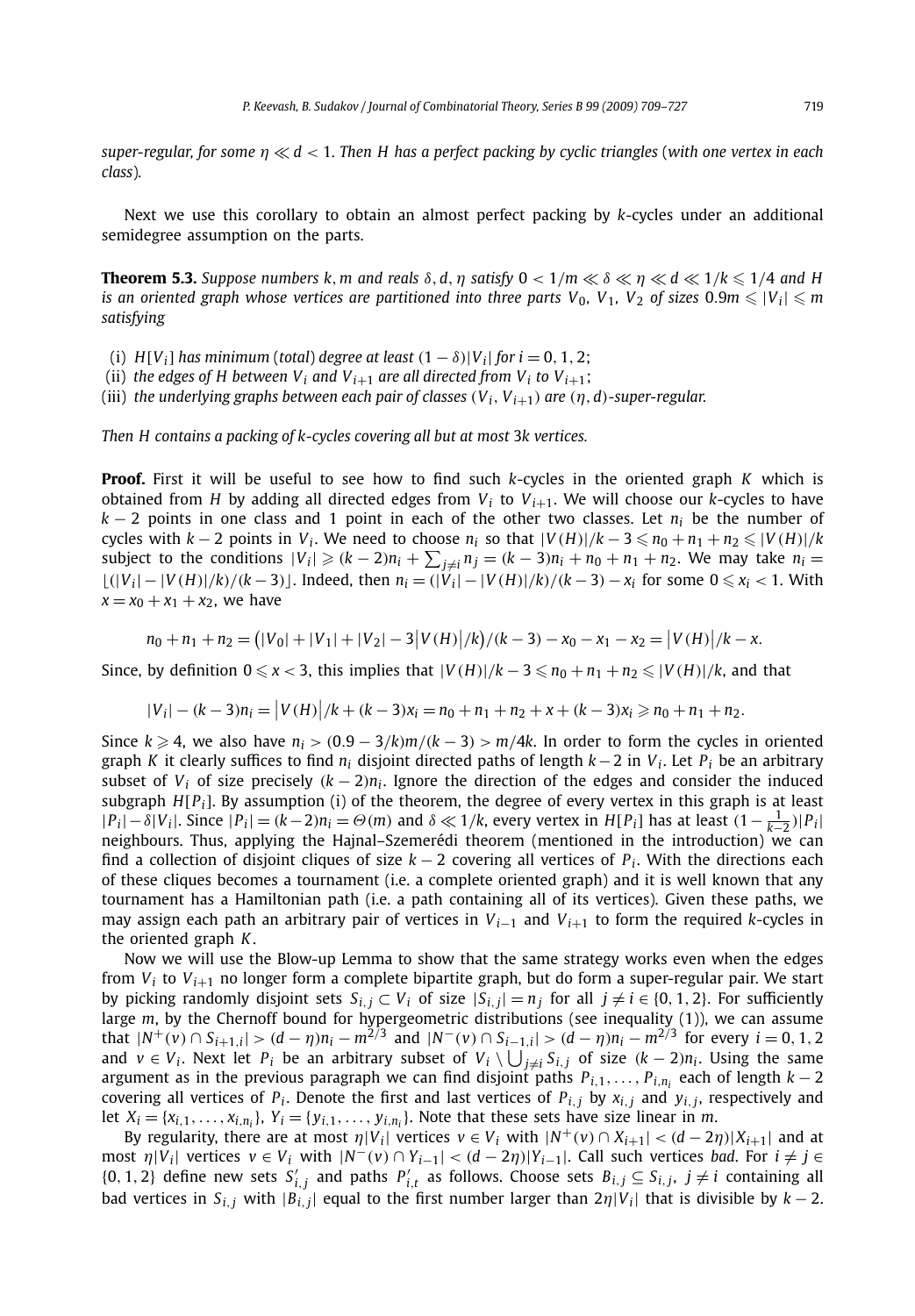For every *i* and  $j \neq i$  choose a collection of paths  $\{P_{i,\ell}\}, \ell \in C_{i,j}$  containing only good vertices such that the sets of indices  $C_{i,j}, j \neq i$  are disjoint and have size  $|C_{i,j}| = |B_{i,j}|/(k-2)$ . Note that this is possible since the number of bad vertices is at most  $2\eta m$ , the number of paths  $P_{i,\ell}$  is  $n_i = \Theta(m/k)$ and  $\eta \ll 1/k$ . For  $j \neq i$  remove the paths  $\{P_{i,\ell}\}, \ell \in C_{i,j}$  from  $P_i$ , adding their vertices to  $S_{i,j}$ , and replace the vertices lost from  $P_i$  with  $\bigcup_{j\neq i} B_i^j$ . Delete the vertices of  $B_{i,j}$  from  $S_{i,j}$  and call the new set  $S'_{i,j}$ . Note that the size of  $S'_{i,j}$  is still  $n_i$  and it now contains only good vertices. Since there are at least  $4\eta|V_i|$  vertices in  $\bigcup_{j\neq i}B_{i,j}$  and  $\delta\ll\eta$  we can again use the same argument as above to find disjoint paths of length *k* − 2 covering all vertices in  $\bigcup_{j\neq i}B_{i,j}.$  Add these new paths instead of the paths  $P_{i,\ell}$ ,  $\ell \in \bigcup_{j \neq i} C_{i,j}$  which were removed and call the new collection of paths  $P'_{i,1}, \ldots, P'_{i,n_i}$ . Also, let  $X'_i = \{x'_{i,1}, \ldots, x'_{i,n_i}\}\$  and  $Y'_i = \{y'_{i,1}, \ldots, y'_{i,n_i}\}\$  be the sets of first and last vertices for the new collection of paths  $\{P'_{i,t}\}.$ 

Now consider three new 3-partite oriented graphs  $H_0$ ,  $H_1$ ,  $H_2$  defined as follows. The parts of *H<sub>i</sub>* are  $S'_{i-1,i}$ ,  $S'_{i+1,i}$  and an auxiliary set of size  $n_i$ , which we may label as  $[n_i]$ . For any  $t \in [n_i]$  the outneighbourhood of t in  $H_i$  is  $N_H^+(y_{i,t}') \cap S_{i+1,i}'$  and the inneighbourhood of t in  $H_i$  is  $N^-(x_{i,t}') \cap S_{i-1,i}'$ . We also include in  $H_i$  all the edges from  $S'_{i+1,i}$  to  $S'_{i-1,i}$  that were present in *H*. We claim that the underlying graph of each *Hi* is *(d,* 18*kη)*-super-regular. Note that all three parts of *Hi* have size  $n_i > m/4k$ , and therefore any set containing at least  $18k/n_i$  vertices from one of the parts may be considered as a subset of *H* of size at least *ηm*. Thus the regularity condition follows easily from the corresponding *η*-regularity condition for *H*. Next we need to check the degree condition in both directions for each of the three directed bipartite graphs  $(Y'_i, S'_{i+1,i})$ ,  $(S'_{i+1,i}, S'_{i-1,i})$ ,  $(S'_{i-1,i}, X'_i)$ . Recall that the in and out neighbourhoods of all vertices of *H* in the set *S <sup>j</sup>,<sup>i</sup>* formerly had size at least  $(d - \eta)n_i - m^{2/3}$ . Since  $n_i > m/4k$  and we only swapped  $|B_{j,i}| < 2\eta m + k < 9k\eta n_i$  vertices, every vertex still has at least  $(d - 10k\eta)n_i$  in and out neighbours in  $S'_{j,i}$ . Also, since vertices in  $S'_{i-1,i}$  are good they had at least  $(d-2\eta)|X_i|$  outneighbours in  $X_i$ . Again, we only removed at most  $|\bigcup_{j\neq i}B_{i,j}|\leqslant$  $2(2\eta m + k) < 17k\eta n_i = 17k\eta |X_i|$  vertices from  $X_i$  to create  $X'_i$ . Therefore, every vertex in  $S'_{i-1,i}$  has at least  $(d - 18k\eta)|X'_i|$  outneighbours in  $X'_i$ . Similar reasoning also shows that every vertex in  $S'_{i+1,i}$ has at least *(d* − 18*kη)*|*Y* | inneighbours in *Y* . This establishes super-regularity. Now by Corollary 5.2  $\alpha$  can perfectly cover each *H<sub>i</sub>* by vertex-disjoint cyclic triangles. This translates into the required we can perfectly cover each *H<sub>i</sub>* by vertex-disjoint cyclic triangles. This translates into the required collection of  $k$ -cycles in  $H$ .  $\Box$ 

Combining Theorem 5.3 with a technique similar to that used in [28,18] we can now prove Theorem 5.1.

**Proof of Theorem 5.1.** Choose constants that satisfy  $1/n_0 \ll c \ll 1/M$ ,  $1/M' \ll c \ll d \ll \alpha \ll 1/k$ . Apply Lemma 4.1 to obtain a partition of the vertices of *G* into  $V_0, V_1, \ldots, V_s$  and let *R'* be the corresponding reduced digraph with parameters *(ε,d)* on [*s*]. Let *R* be the reduced oriented graph obtained by applying Lemma 4.2 to *R* . Then the minimum indegree and outdegree in *R* are at least  $(1/2 - c - 3\varepsilon - d)s > (1/2 - 2d)s$ , so by Theorem 1.1 we can cover all but at most  $\alpha s$  vertices in *R* by vertex-disjoint cyclic triangles  $T_1, \ldots, T_t$ . (Although Theorem 1.1 allows us to cover all but at most 3 vertices of *R*, we only need this weaker bound which follows immediately from Theorem 2.6.) Let  $(V_{i,0}, V_{i,1}, V_{i,2})$  be the three clusters of the regular partition which correspond to the vertices of the cyclic triangle  $T_i$  in *R*. Since the oriented graph *R* is a subgraph of the digraph *R'* we have that the edges of *G* from  $V_{i,j}$  to  $V_{i,j+1}$  from an  $\varepsilon$ -regular bipartite subgraph with density at least *d*. By regularity, there are at most  $2\varepsilon|V_{i,j}|$  vertices  $v \in V_{i,j}$  such that  $|N^+(v) \cap V_{i,j+1}| < (d-\varepsilon)|V_{i,j+1}|$  or  $|N^-(v) \cap V_{i,j-1}| < (d-\varepsilon)|V_{i,j-1}|$ . We delete sets of size  $|2\varepsilon|V_{i,j}|$  from  $V_{i,j}$  that contain all these vertices. Thus we obtain triples  $(U_{i,0}, U_{i,1}, U_{i,2})$  for  $1 \leq i \leq t$  in which each  $U_{i,j}$  has the same size  $m = \Omega(n/M)$ , and the edges between  $U_{i,j}$  to  $U_{i,j+1}$  are all directed from  $U_{i,j}$  to  $U_{i,j+1}$ . Furthermore, since we deleted at most 2*ε*-proportion of each cluster, it is easy to see that the underlying graph of edges between  $U_{i,j}$  to  $U_{i,j+1}$  forms a  $(2\varepsilon, d/2)$ -super-regular pair. Also, since  $c \ll 1/M$ , there is a constant  $\delta \ll \varepsilon$  such that the minimum degree of all induced subgraphs  $G[U_{i,j}]$  is at least  $|U_{i,j}|-cn \geqslant (1-\delta)|U_{i,j}|.$  Let  $U_0$  denote the vertices that do not belong to any triple. Then  $U_0$  contains the exceptional class *V*0, which has size at most *εn*, the classes *Vi* corresponding to vertices of *R* not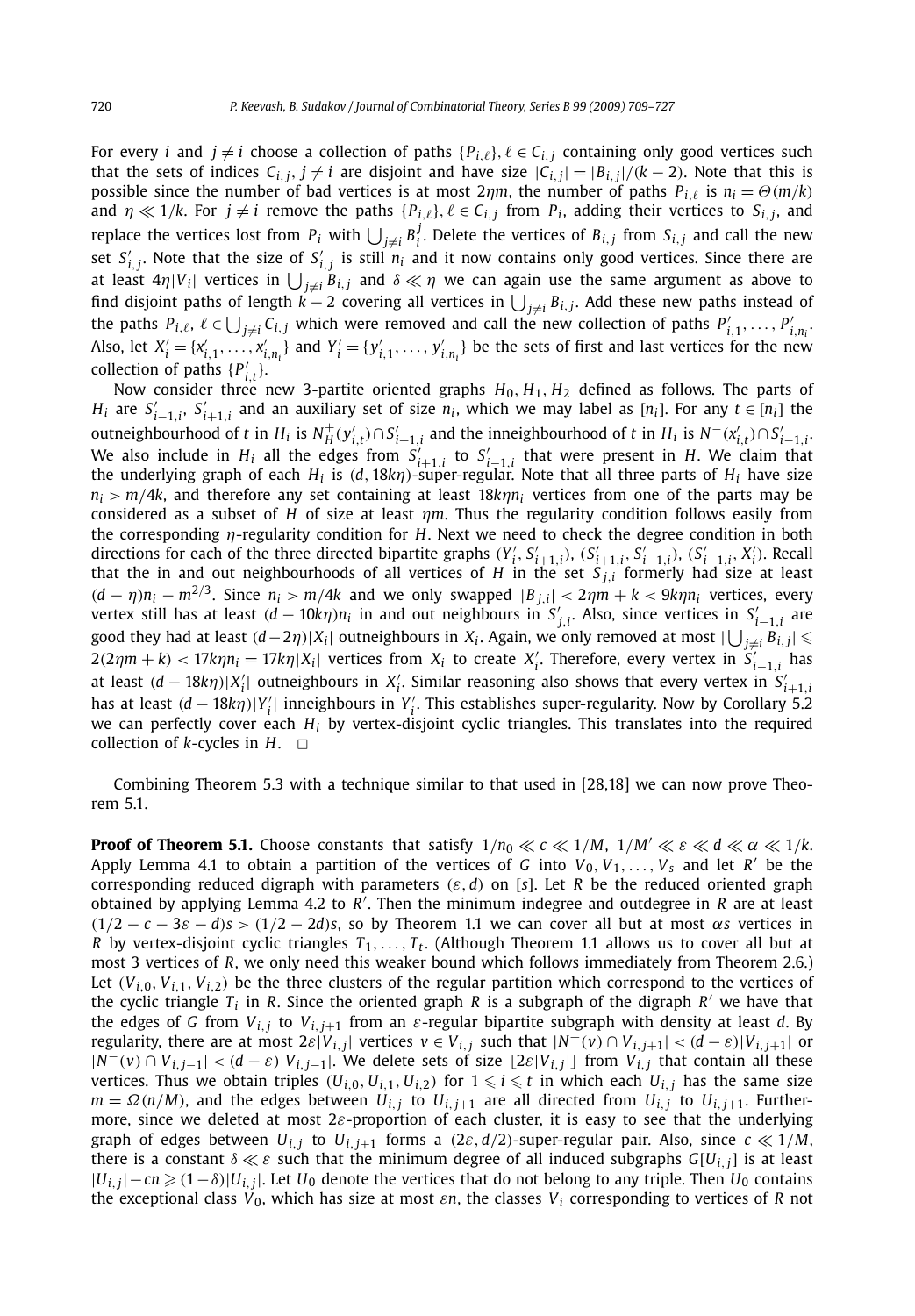covered by cyclic triangles, which have total size at most *αn*, and the vertices deleted to construct  $s$ ets  $U_{i,j}$ , whose number is at most 2 $ε$   $\sum_i |V_i| = 2εn$ . Therefore  $|U_0| ≤ εn + αn + 2εn < 2αn$ .

Now we partition every set  $U_{i,j}$  as  $\overline{U'_{i,j}} \cup U''_{i,j}$  by putting each vertex randomly and independently into either class with probability 1*/*2. Then, with high probability we have the following properties:

- 1.  $|U'_{i,j}|, |U''_{i,j}| = m/2 \pm m^{2/3}$  for every *i*, *j*;
- 2. every vertex in  $U_{i,j}$  has at least  $dm/5$  outneighbours in each of  $U'_{i,j+1}$ ,  $U''_{i,j+1}$  and inneighbours in each of  $U'_{i,j-1}$ ,  $U''_{i,j-1}$ ;
- 3. for any vertex *x*, there are at least *(n/*50*) <sup>k</sup>*−<sup>1</sup> *k*-cycles containing *x* in which all vertices, except possibly *x*, are in  $\bigcup_{i,j} U'_{i,j}$ .

The first two properties are simple applications of Chernoff bounds. For the third property we use Azuma's inequality. Fix *x* and let *X* be the random variable which counts the number of *k*-cycles whose all vertices, except possibly *x*, are in  $\bigcup_{i,j}U'_{i,j}.$  Since  $|U_0| < 2\alpha n$  there are at most  $2\alpha n^{k-1}$ such cycles containing *x* and some vertex from  $U_0$ . Therefore, by Lemma 6.2 (proved in the next section) there are at least *(n/*10*) <sup>k</sup>*−<sup>1</sup> − 2*αnk*<sup>−</sup><sup>1</sup> *k*-cycles in which all vertices, except possibly *x*, are in  $\bigcup_{i,j}U'_{i,j}$ . This implies that  $\mathbb{E}X>2^{-k+1}((1/10)^{k-1}-2\alpha)n^{k-1}>(n/25)^{k-1}$ . Also, note that X is a c-Lipchitz random variable with *c* = *nk*<sup>−</sup>2. Indeed, there are most *nk*<sup>−</sup><sup>2</sup> *k*-cycles containing *x* and any given vertex *v*. Hence moving *v* from  $U'_{i,j}$  to  $U''_{i,j}$  or vice versa can change the value of *X* by at most *nk*<sup>−</sup>2. Now by Azuma's inequality (Theorem 2.4) we have

$$
\mathbb{P}(X < (n/50)^{k-1}) < \mathbb{P}(|X - \mathbb{E}X| > (n/50)^{k-1}) < 2e^{-(n/50)^{2(k-1)}/2n \cdot n^{2(k-2)}} < e^{-\Omega(n)} \ll 1/n.
$$

Next we greedily cover the vertices in  $U_0$  by disjoint *k*-cycles, so that for each  $x \in U_0$  we use *k*cycle in which all other vertices are in  $\bigcup_{i,j} U'_{i,j}$ . We do this in such a way to minimise the maximum number of vertices used in any one of  $U'_{i,j}$ . When we come to cover some  $x \in U_0$ , there are at least *(n/*50*) <sup>k</sup>*−<sup>1</sup> allowable *<sup>k</sup>*-cycles (property 3 above). Of these, at most *knk*<sup>−</sup><sup>2</sup>|*U*0| <sup>2</sup>*αknk*<sup>−</sup><sup>1</sup> intersect a *k*-cycle that has already been used to cover a vertex that came before *x*, and at most  $\frac{2}{3}$ (*n*/50)<sup>*k*−1</sup> intersect one of the heaviest (with respect to the number of vertices already used)  $50^{1-k}n/m$  classes  $U'_{i,j}$  (since each  $|U'_{i,j}| < 2m/3$ ). This means we can choose a *k*-cycle that is disjoint from those already chosen and does not intersect one of the 501<sup>−</sup>*kn/m* heaviest classes, and so the number of vertices  $x^2 + 60$  in any class will remain bounded by  $\frac{k|U_0|}{50^{1-k}n/m} < k50^k \alpha m$ .

To finish the proof it is enough to show that when we restrict to the uncovered vertices from each triple  $(U_{i,0}, U_{i,1}, U_{i,2})$  we obtain a triple satisfying the hypotheses of Lemma 5.3. To see this recall that  $|U_{i,j}| = m$  and  $\alpha \ll 1$ , so the number of uncovered vertices in each class is at least *m*−*k*50<sup>*k*</sup> $\alpha$ *m* > 0.9*m*. Super-regularity follows from property 2 of the random partition, regularity of all pairs  $(U_{i,j}, U_{i,j+1})$  and the fact that we do not touch any vertex from  $(U''_{i,0}, U''_{i,1}, U''_{i,2})$ . By Lemma 5.3 we can cover all but at most 3*k* vertices in each triple by disjoint *k*-cycles, so at most *C* = 3*kt* vertices remain uncovered.  $\square$ 

#### **6. Covering by prescribed cycles**

We have now assembled the two main ingredients for the proof of Theorem 1.2, which we give in the first subsection of this section. We have also done most of the preparation for the proof of Theorem 1.3: we will present a few more lemmas towards this end in the second subsection, and then prove the theorem in the third subsection.

#### *6.1. Proof of Theorem 1.2*

Choose *M* so that Theorem 3.1 applies with  $\delta = 1/10$  and then *c'*, *C'* so that Theorem 5.1 holds with parameters  $c'$ ,  $c'$ , for all  $k \le M$  and  $n$  sufficiently large. Set  $c = c'/2$ ,  $C = MC'$ . Suppose that  $n$  is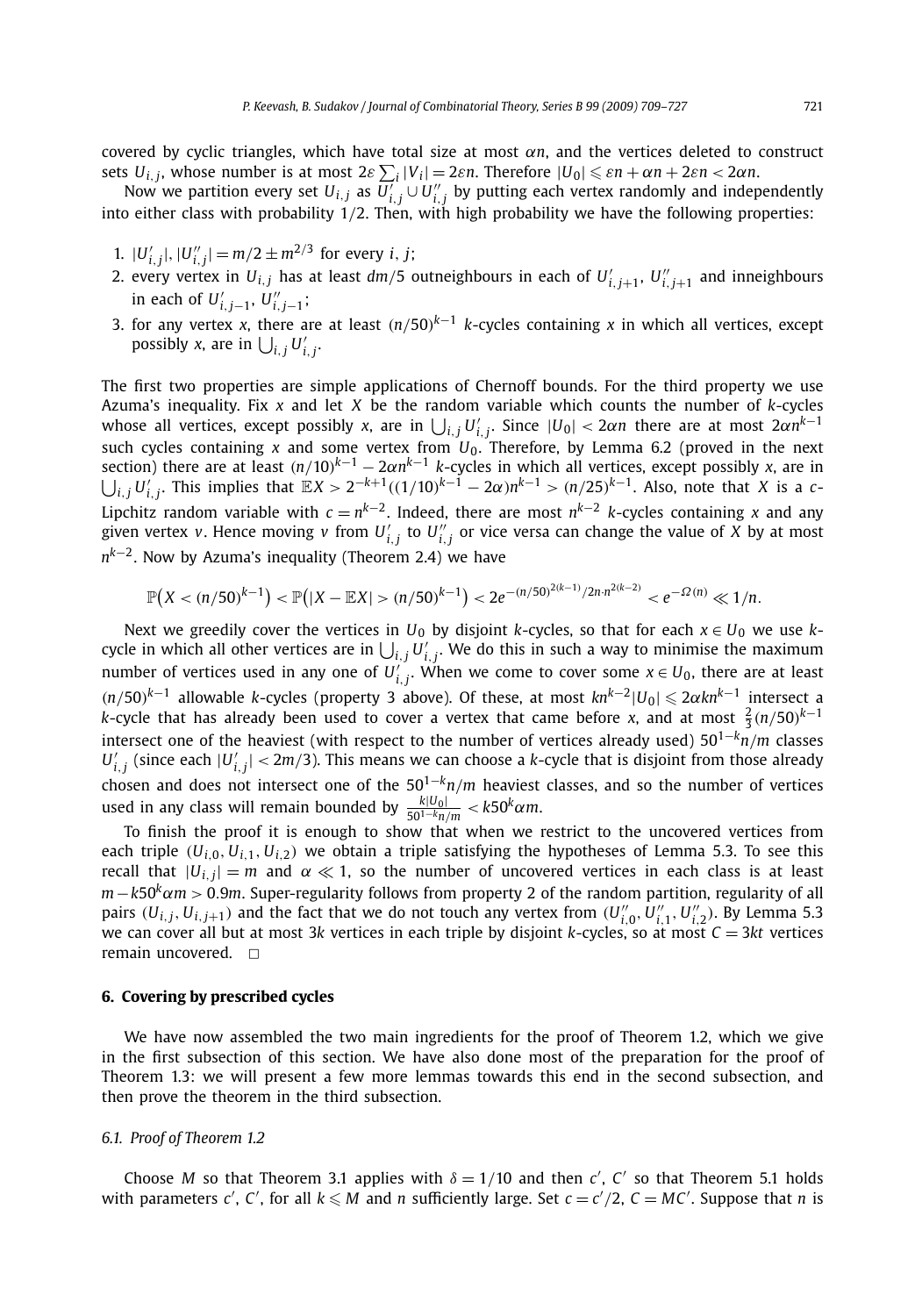sufficiently large, *G* is an oriented graph on *n* vertices with minimum semidegree at least *(*1*/*2 − *c)n*, and  $n_1, \ldots, n_t$  are numbers with  $\sum_{i=1}^t n_i \leq n - C$ . Let  $N_k$  be the number of the  $n_i$  equal to *k*, for  $k \leq M$ , and let  $N_L = \sum_{n_i > M} n_i$ . If there is any *k* such that  $N_k < \frac{cn}{4M^2}$  or if  $N_L < \frac{cn}{4}$  we can greedily pack the appropriate cycles using the previously mentioned Theorem 8 from [21], which says that an oriented graph on *n* vertices with minimum semidegree at least 3*n/*8 contains cycles of all lengths between 3 and *n*. After that we will be left with minimum semidegree at least  $(1/2 - c)n$  −  $\sum_{k=3}^{M} k(cn/4M^2) - cn/4 \ge (1/2 - c)n - cn/4 - cn/4 = (1/2 - 3c'/4)n$ . Thus we may reduce to the case when each  $N_k$  for  $k \leq M$  is either 0 or at least  $cn/4M^2$  and  $N_L$  is either 0 or at least  $cn/4$ . Next we randomly partition the remaining vertices, so that we allocate  $kN_k + C'$  vertices for the purpose of embedding *k*-cycles for each  $k \leq M$ , and  $N_L$  vertices for the purpose of embedding all 'long' cycles of length larger than *M*. Lemma 3.2 implies that there is a choice of partition so that each part has proportional semidegree at least  $1/2 - c'$ , and then Theorems 5.1 and 3.1 allow us to embed the *k*-cycles and the long cycles. This completes the proof.

#### *6.2. Absorbing cycles*

When we have cycles of different lengths it is also useful to consider the following kind of absorption. We say that a cycle *F* absorbs a path *P* (disjoint from *F*) if  $F \cup P$  spans a (non-induced) cycle of length  $|F| + |P|$ . We present several lemmas in this subsection that culminate in proving the existence of a structure that is absorbing in this sense.

**Lemma 6.1.** *Suppose* 0 *< c <* 10−<sup>4</sup> *and G is an oriented graph on n vertices with minimum indegree and outdegree at least (*1*/*2 − *c)n. Then G has the following properties.*

- (1) *Any A* ⊂ *V (G) spans at least e(A)* |*A*|*(*|*A*|*/*2 − *cn) edges.*
- (2) For any (not necessarily disjoint) subsets S, T of V(G) of size at least  $(1/2 c)n$  there are at least  $n^2/60$ *directed edges from S to T .*
- (3) *For any* (*not necessarily disjoint*) *subsets* S, T of  $V(G)$  of size at least  $(1/2 c)n$  there are at least  $10^{-5}n^3$ *cyclic triangles that contain an edge from S to T .*

**Proof.** By deleting vertices if necessary we may assume that  $|S| = |T| = (1/2 - c)n$ . (1) Since  $|N(x)|$  ≥  $(1 − 2c)n$  for every vertex *x* we obtain

$$
e(A) = \sum_{x \in A} |N(x) \cap A|/2 \ge \sum_{x \in A} (|N(x)| + |A| - n)/2 \ge |A|((1 - 2c)n + |A| - n)/2
$$
  
= |A|(|A|/2 - cn).

(2) Suppose first that  $|S \cap T| > n/5$ . Then, using the estimate from part (1), we get  $e(S, T) \geqslant e(S \cap T) \geqslant (n/5)(n/10 - cn) > n^2/60$ . Otherwise  $|\overline{S \cup T}| \leqslant n - (|S| + |T| - |S \cap T|) \leqslant n$ *n* − *(*2*(*1*/*2 − *c)n* − *n/*5*)* = *(*1*/*5 + 2*c)n*. Therefore we can write

$$
e(S, \overline{S}) = \sum_{x \in S} |N^+(x)| - e(S) > (1/2 - c)n|S| - |S|^2/2 = ((1/2 - c)n)^2/2
$$

and

$$
e(S, T) > e(S, \overline{S}) - |S||\overline{S \cup T}| > ((1/2 - c)n)^2/2 - (1/2 - c)n(1/5 + 2c)n > n^2/60.
$$

(3) From part (2) there are at least  $n^2/60$  edges from *S* to *T*. By Lemma 2.2, from any vertex  $v \in S$ we have at most  $(2a + 4c)n$  outgoing edges which are *a*-bad. Taking  $a = 1/300$  we obtain that at most  $|S|n/100 \le n^2/200$  of edges from *S* to *T* are 1/300-bad. Every 1/300-good edge is contained in at least *n/*300 cyclic triangles, each of which may be counted at most 3 times, so we get at least *(*1*/*<sup>60</sup> <sup>−</sup> <sup>1</sup>*/*200*)(*1*/*900*)n*<sup>3</sup> *<sup>&</sup>gt;* <sup>10</sup>−5*n*<sup>3</sup> suitable triangles. ✷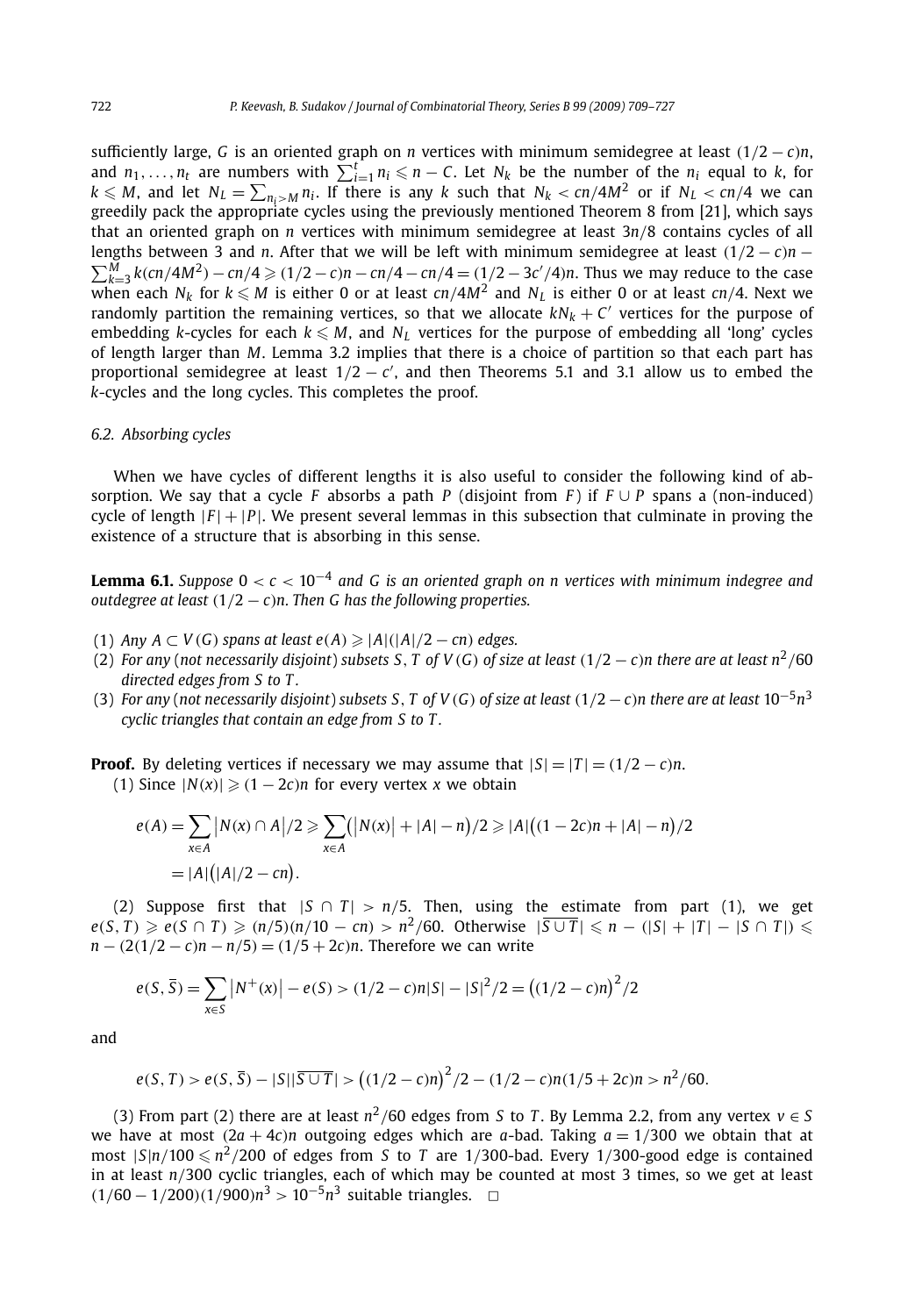**Lemma 6.2.** *Suppose* <sup>0</sup> *< <sup>c</sup> <* <sup>10</sup>−4*, k* - 3*, and n is sufficiently large. If G is an oriented graph on n vertices with minimum indegree and outdegree at least (*1*/*2−*c)n then any vertex x of G belongs to at least (n/*10*) k*−1  $k$ -cycles. More generally, if  $t \geqslant 1$  and  $k \geqslant t+2$  then any path on  $t$  vertices belongs to at least  $(n/10)^{k-1}$ *k-cycles.*

**Proof.** To construct a *k*-cycle through *x* we start by greedily picking a path of *k* − 2 vertices starting at *x*. When  $k=3$  this is just the point *x*. For  $k\geqslant 4$ , note that by the outdegree condition we have at least  $(1/2 − c)n − k$  choices at every step, so this gives at least  $\prod_{i=0}^{k-4}((1/2 − c)n − k)$  such paths. Given a path *P* of length *k* − 2, from *x* to some final point *y*, we may complete *P* to a *k*-cycle by choosing an edge from *N*+*(y)* to *N*−*(x)* which does not use any vertex of *P* . Clearly there are at most *kn* edges incident to the vertices on the path *P*. Hence, by Lemma 6.1, there are at least  $n^2/60 - kn$  edges from  $N^+(y)$  to  $N^-(x)$  disjoint from P. Altogether we get at least  $(n^2/60 - kn) \prod_{i=0}^{k-4} ((1/2 - c)n - k)$ *(n/*10*) <sup>k</sup>*−<sup>1</sup> cycles. The estimate for the number of *k*-cycles containing a given path of length *t* can be obtained similarly.  $\Box$ 

**Lemma 6.3.** Suppose 0 <  $c$  < 10<sup>−4</sup>, k ≥ 3, l ≥ k + 3 and n is sufficiently large. If G is an oriented graph on n *vertices with minimum indegree and outdegree at least (*1*/*2 − *c)n and P is any path on k vertices in G then there are at least*  $(n/100)$ <sup> $\ell - k$ </sup> *cycles C of length*  $\ell - k$  *so that*  $P \cup C$  *spans a* (*non-induced*) *cycle of length*  $\ell$ .

**Proof.** Let *S* be the outneighbourhood of the last vertex of *P* and *T* the inneighbourhood of the first vertex of *P*. Suppose first that  $\ell > k + 3$ . By part (2) of Lemma 6.1 there are at least  $n^2/60$  edges *xy* with  $x \in T$  and  $y \in S$ . Also, by Lemma 6.2 each such *xy* is contained in at least  $(n/10)^{\ell - k - 2}$ cycles of length  $\ell - k$ . Altogether this gives at least  $(n^2/60)(n/10)^{\ell - k - 2}$  cycles of length  $\ell - k$ . Since at most  $kn^{\ell-k-1}$  of these cycles intersect the path *P*, there are at least  $(n^2/60)(n/10)^{\ell-k-2} - kn^{\ell-k-1}$  >  $(n/10)^{ℓ-k}$  cycles of length  $ℓ - k$  containing an edge from *T* to *S* and disjoint from *P*. Clearly, each such cycle together with  $P$  spans a cycle of length  $\ell$ .

Now suppose that  $\ell = k+3$ . By assertion (3) of Lemma 6.1 there are at least 10<sup>-5</sup>n<sup>3</sup> cyclic triangles that contain an edge from *T* to *S*. At most  $kn^2$  of these triangles use a point from *P*, so at least  $10^{-5}n^3 - kn^2 > 10^{-6}n^3 = (n/100)^{\ell-k}$  are disjoint from *P*. These triangles together with *P* span cycles of length  $\ell$ .  $\Box$ 

Now by Lemmas 6.2 and 6.3, the same argument that we used in Lemma 2.8, using simply Chernoff bounds rather than the Kim–Vu inequality, leads to the following lemma.

**Lemma 6.4.** For any  $k \geqslant 3$  and  $M \geqslant k+1$  there is some  $c > 0$  and number  $n_0$  such that if G is an oriented *graph on n* >  $n_0$  *vertices with minimum indegree and outdegree at least*  $(1/2 - c)n$  *then the following holds. Suppose we form a collection of vertex-disjoint k-cycles* C *by choosing each k-cycle independently with some probability p and deleting any pair of k-cycles that intersect. Write aknk for the number of k-cycles in G* (*where*  $a_k > k^{-1}$  10 $^{-k+1}$  *by Lemma* 6.2). If  $\frac{\log n}{n^k} \ll p \ll 1/n^{k-1}$  then with high probability we have  $|{\cal C}| = m \sim a_k p n^k$ *and for any path P on*  $\ell - k$  vertices with  $k + 1 \leq \ell \leq M$  there are at least 200<sup>-*k*</sup>m absorbing k-cycles for P *in* C*.*

### *6.3. Proof of Theorem 1.3*

Choose constants with the hierarchy *M*  $\ll$   $c^{-1} \ll C \ll T \ll n_0$ . By assumption at least *T* of the  $n_i$ lie between  $k + 1$  and M. We may relabel so that  $k + 1 \leq n_i \leq M$  for  $1 \leq i \leq T$ . Next by Lemma 6.4 we choose a collection C of  $|C| = T \log n + T$  vertex-disjoint *k*-cycles such that for any path P in G on  $\ell - k$  vertices with  $k + 1 \leq \ell \leq M$  there are at least 200<sup>-*km*</sup> absorbing *k*-cycles for *P* in *C*. Let  $G'$  be the restriction of  $G$  to the vertices not covered by cycles in  $C$ . This is a tournament on  $n' = n - kT(\log n + 1)$  vertices with minimum semidegree at least  $(1/2 - c)n - kT(\log n + 1)$  >  $(1/2 - 2c)n'$ . Let  $n'_1, \ldots, n'_{t'}$  be the sequence obtained from  $n_1, \ldots, n_t$  by removing  $n_1, \ldots, n_T$  and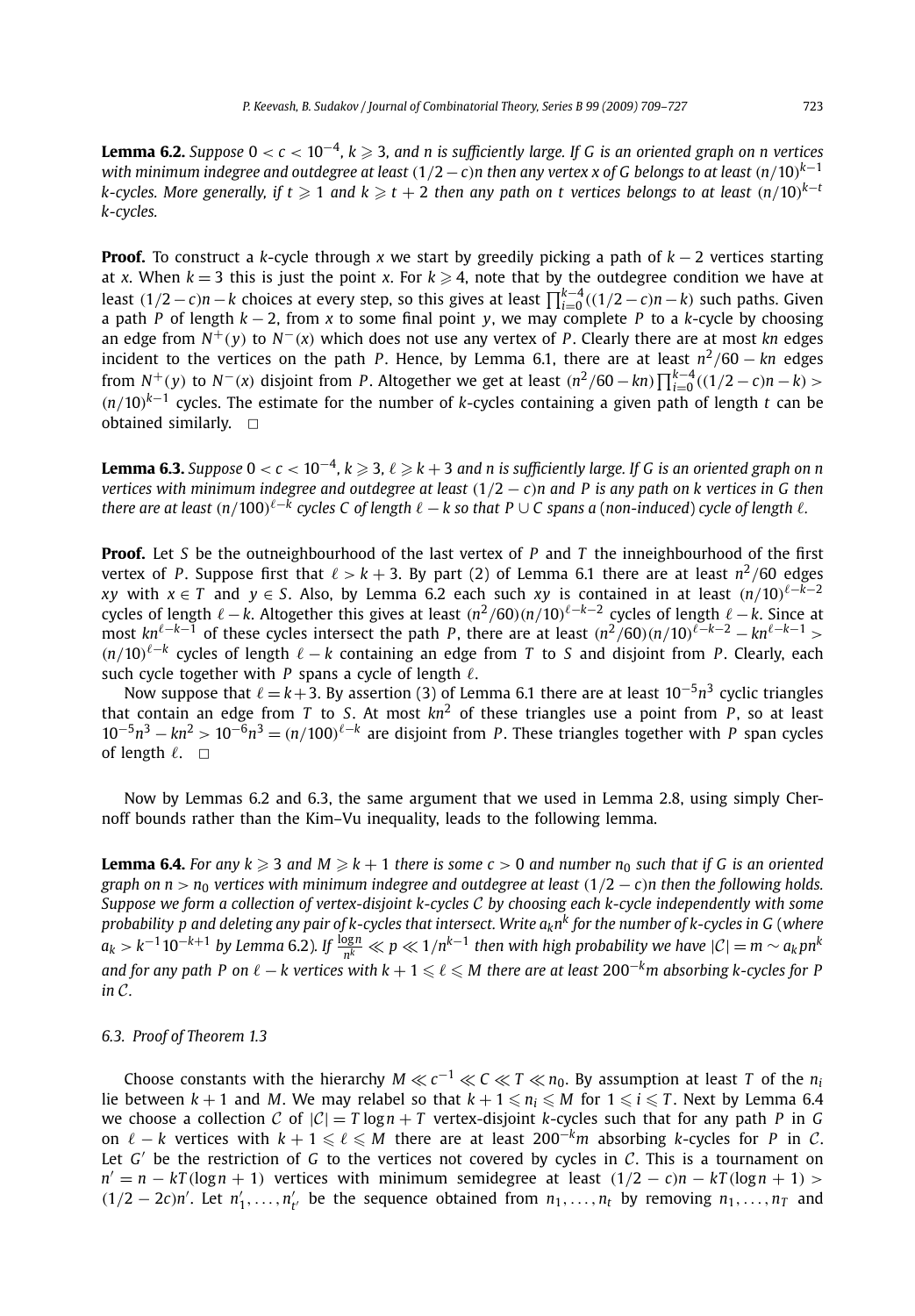*T* log*n* occurrences of *k*. Note that  $\sum_j n'_j = n' - \sum_{i=1}^T (n_i - k) < n' - C$ . Therefore, we can apply Theorem 1.2 and find a packing of cycles in *G'* of length  $n'_1, \ldots, n'_{t'}$  covering all but a set *U* of  $\sum_{i=1}^{T} (n_i - k)$ vertices. Note that *G'* restricted to *U* is a tournament, and so contains a Hamilton path. We can partition this path into *T* paths with  $n_1 - k$ , ...,  $n_T - k$  vertices. Finally, we can apply the absorbing property of C to repeatedly combine a path on  $n_i - k$  leftover vertices with a *k*-cycle in C to form an *n*<sub>*i*</sub>-cycle, for  $1 \le i \le T$ . This completes the proof.

#### **7. Concluding remarks**

In [9], Cuckler raises the question of counting perfect packings of *k*-cycles in regular tournaments (when *k* does not divide *n* a 'perfect' packing is defined to have size  $\lfloor n/k \rfloor$ ). He conjectures that for odd *k* the number of such packings is *n*! *(k*−1*)/<sup>k</sup>(*2 + *o(*1*))*−*n*, which is asymptotically the number of perfect *k*-cycle packings which one expects to have in a random tournament. Somewhat surprisingly, he shows that this is no longer true if *k* is even. In the same paper Cuckler also gives this estimate for counting triangle packings of size *n/*3 − *o(n/* log*n)* in regular tournaments. Our proof of Theorem 1.1 can be used to show that any oriented graph *G* of order *n* with minimum semidegree  $(1/2 + o(1))n$ has *n*! <sup>2</sup>*/*<sup>3</sup>*(*2 +*o(*1*))*−*<sup>n</sup>* triangle packings covering all but at most 3 vertices (which are 'perfect' when *n* is not divisible by 3). An upper bound on the number of packings follows simply from the well-known fact that the number of cyclic triangles in any oriented graph of order *n* is at most  $(1 + o(1))n^3/24$ . For completeness we give the short proof of this fact here. Consider an oriented graph *G* on *n* vertices with *C* cyclic triangles and *T* transitive triangles, so that  $C + T = {n \choose 3}$ . Double-counting directed paths with two edges gives

$$
3C+T = \sum_{v \in V(G)} d^+(v)d^-(v) \leq \sum_{v \in V(G)} (d^+(v)+d^-(v))^2/4 \leq n \cdot n^2/4 = n^3/4.
$$

Therefore  $C \leq \frac{1}{2}(n^3/4 - {n \choose 3}) = (1 + o(1))n^3/24$ . Now when we construct a packing by choosing one triangle every time, it follows that for the *i*th triangle we have at most  $(1 + o(1))(n - 3(i - 1))^{3}/24$ choices. Dividing by the number of different orderings of the same packing, which is at least  $(n/3 - 1)!$ , we see that there are at most

$$
\frac{(1+o(1))^n}{(n/3-1)!} \prod_{i=1}^{n/3} \frac{(n-3(i-1))^3}{24} = \frac{(1+o(1))^n}{(n/3-1)!} 2^{-n} 3^{-n/3} n! = n!^{2/3} (2+o(1))^{-n}
$$

different packing of cyclic triangles covering all but at most 3 vertices.

Next we present a sketch proof for the lower bound. Suppose that the nibble consists of *m* 'bites' of size  $b_1, \ldots, b_m$  with each  $b_i = o(n)$  and  $\sum b_i = n/3 - o(n)$ . From the analysis of the nibble in [4] it is easy to see that at iteration *i* we have an oriented graph on  $n - \sum_{j < i} 3b_j$  vertices which has  $(1+o(1))\frac{(n-\sum_{j cyclic triangles; then we pick  $b_i$  such triangles uniformly at random.$ Therefore, the number of ordered choices of *n* − *o(n)* vertex-disjoint cyclic triangles in *G* is at least  $(1+o(1))^n \prod_{i=1}^m ((n-\sum_{j. Since for  $b = o(a)$  we have$ 

$$
(a3/24)b = (1 + o(1))b 24-b a(a - 1) \cdots (a - 3b + 1),
$$

we conclude that the number of ordered choices of  $n - o(n)$  vertex-disjoint cyclic triangles in *G* is at least

$$
(1+o(1))^{n} 24^{-\sum_{i} b_i} n! = (1+o(1))^{n} 24^{-n/3} n!.
$$

We can use the absorption argument to convert each of these families of *n*−*o(n)* vertex-disjoint cyclic triangles into triangle packings that cover all but at most 3 vertices. Note that since the absorption<br>process involves only  $o(n)$  vertices, each such packing is obtained in at most  $\binom{n/3}{o(n)} = e^{o(n)}$  ways. Note also that for each packing its triangles can have at most *(n/*3*)*! different orders. Dividing by this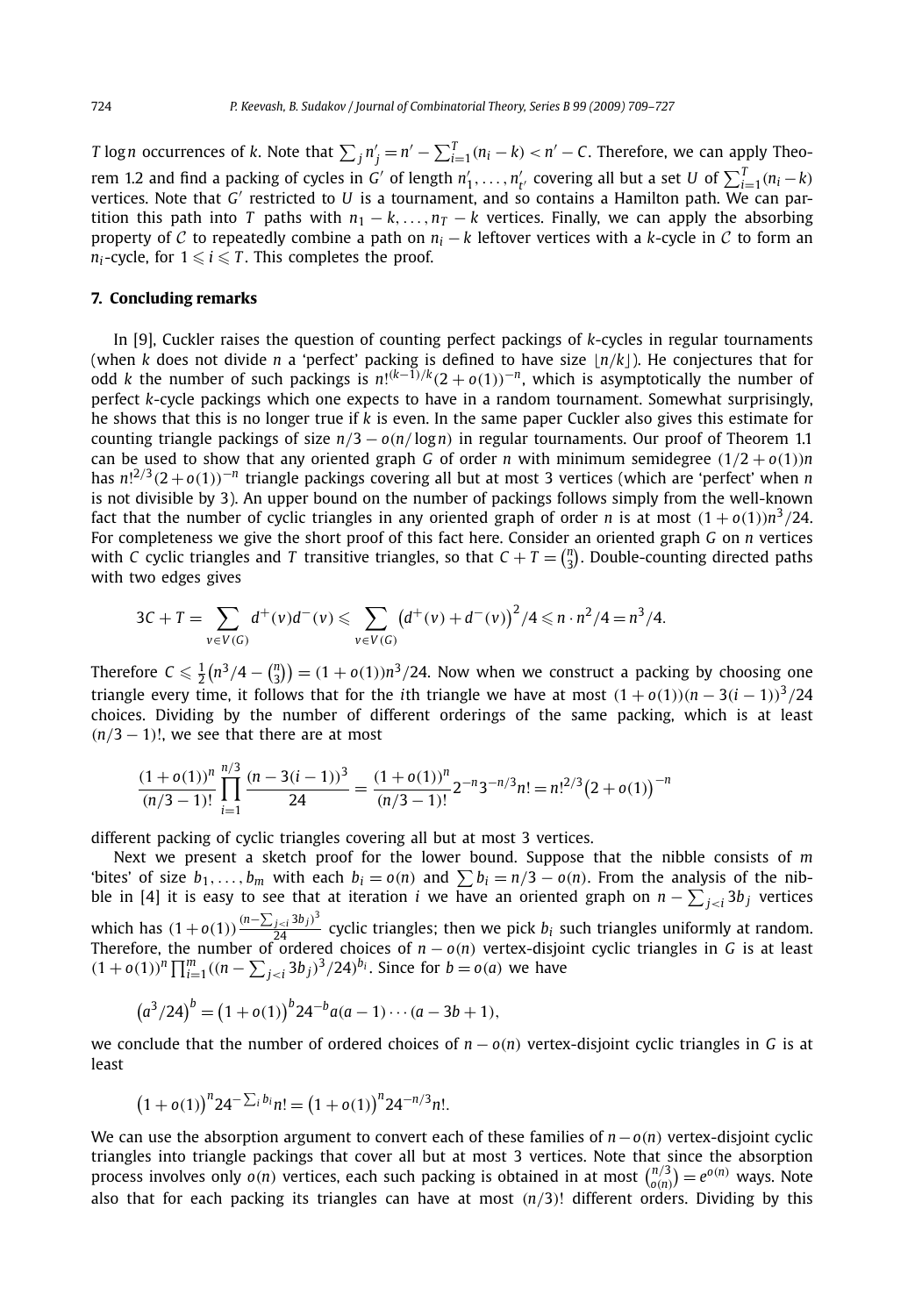number we obtain that the number of triangle packings covering all but at most 3 vertices in *G* is at least  $(1+o(1))$ <sup>n</sup>e<sup>-o(n)</sup>24<sup>-n/3</sup>n!/(n/3)! =  $(1/2+o(1))$ <sup>n</sup>n!<sup>2/3</sup>, as required.

As discussed in the introduction, it is also natural to consider questions which we study in this paper for digraphs, rather than oriented graphs. It appears that such digraph problems tend to be quite closely connected to known extremal results about graphs, and can therefore be answered using these results. Here we mention two illustrative examples:

- 1. A digraph *G* on *n* vertices with minimum total degree (this is a minimum of  $d^+(x) + d^-(x)$  over all  $x \in G$  at least  $(4/3 + c)n$  has a perfect packing of transitive triangles, when  $n > n_0(c)$  is divisible by 3 and sufficiently large. To see this consider a random ordering *<* of the vertices of *G* and let  $G'$  be the graph whose edges are all those edges *ij* of  $G$  with  $i < j$ . It is easy to check that with high probability every vertex of *G'* has degree at least  $(2/3 + c/4)n$ . Now the Corrádi– Hajnal theorem (mentioned in the introduction) gives a perfect triangle packing in G', which by definition corresponds to a packing of digraph *G* by transitive triangles.
- 2. A digraph *G* on *n* vertices with minimum semidegree (which is defined in the introduction) at least  $(2/3 + c)n$  has a perfect packing of cyclic triangles, when  $n > n_0(c)$  is divisible by 3 and sufficiently large. To see this, randomly partition the vertices of *G* into three disjoint sets *V*<sub>0</sub> ∪ *V*<sub>1</sub> ∪ *V*<sub>2</sub> with  $|V_i| = n/3$ , *i* = 0, 1, 2. Let *G*' be the 3-partite graph whose edges are the edges of *G* which go from  $V_i$  to  $V_{i+1}$  (addition mod 3). Again, it is easy to check using large deviation inequalities that every vertex of *G'* in  $V_i$  has at least  $(2/3 + c/2)|V_i|$  neighbours in each  $V_i$ ,  $j \neq i$ . A result of Johansson [17] implies that *G* has a perfect triangle packing, which by definition gives a cyclic triangle packing in *G*.

Moreover, one can easily show that both these results are asymptotically best possible by taking corresponding construction for graphs and replacing each edge by two directed edges with opposite directions.

Note that in Theorem 1.1 we find a triangle packing which covers all but three vertices. What happens if we slightly relax this requirement? In particular, what minimum semidegree condition in an oriented graph of order *n* will give a cyclic triangle packing that covers all but at most *o(n)* vertices? We have no good conjecture for this problem. The following construction shows that the minimum semidegree should be at least  $4n/9 - o(n)$ . Suppose  $\varepsilon > 0$  and divide a set of *n* vertices into three sets  $V_0$ ,  $V_1$ ,  $V_2$  with sizes  $|V_0| = (1/3 - \varepsilon/2)n$ ,  $|V_1| = n/3$ ,  $|V_2| = (1/3 + \varepsilon/2)n$ . Define an oriented graph *G* as follows. Between the classes we take all possible edges and orient them from  $V_i$  to  $V_{i+1}$  (addition mod 3). Inside each class we place an oriented graph that has no cyclic triangle with minimum indegree and outdegree as large as possible. For example, a circulant construction gives such an oriented graph on *m* vertices with every indegree and outdegree equal to  $\lceil m/3 \rceil - 1$ , and this cannot be improved if the Caccetta–Häggkvist conjecture [7] is true. Then *G* has minimum indegree and outdegree at least  $(4/9 - \varepsilon)n$ . Since any cyclic triangle must use one vertex from each class, any collection of vertex-disjoint cyclic triangles leaves at least *εn* vertices uncovered.

Another interesting variation is to consider what minimum semidegree condition is needed to find certain structures in a tournament. Here one would expect a smaller value than that needed for oriented graphs. For example, a tournament with minimum semidegree at least *n/*4 contains a Hamilton cycle. This is because such a tournament must be strongly connected, i.e. for any ordered pair of vertices *(x, y)* there is a directed path from *x* to *y*, and such a tournament is Hamiltonian by Camion's theorem [9] (see also [6, p. 16]). On the other hand, we recall that for oriented graphs one needs minimum semidegree at least 3*n/*8 to get the same conclusion. It would be interesting to find what minimum semidegree in a tournament of order *n* will give a cyclic triangle packing that covers all but at most *o(n)* vertices. Here it is easy to show a lower bound of *n/*3 (note it is again smaller than that obtained above for oriented graphs).

Finally, we remark that it is natural to investigate what assumptions other than minimum semidegree suffice to find certain 1-factors in tournaments. Reid [31] discusses the following problem attributed to Bollobás: given a positive integer *m*, what is the least integer *g(m)* such that all but a finite number of *g(m)*-connected tournaments contain a 1-factor with *m* cycles? (A digraph is *k*-connected if deleting fewer than *k* vertices always results in a strongly connected digraph.) Reid [31] shows that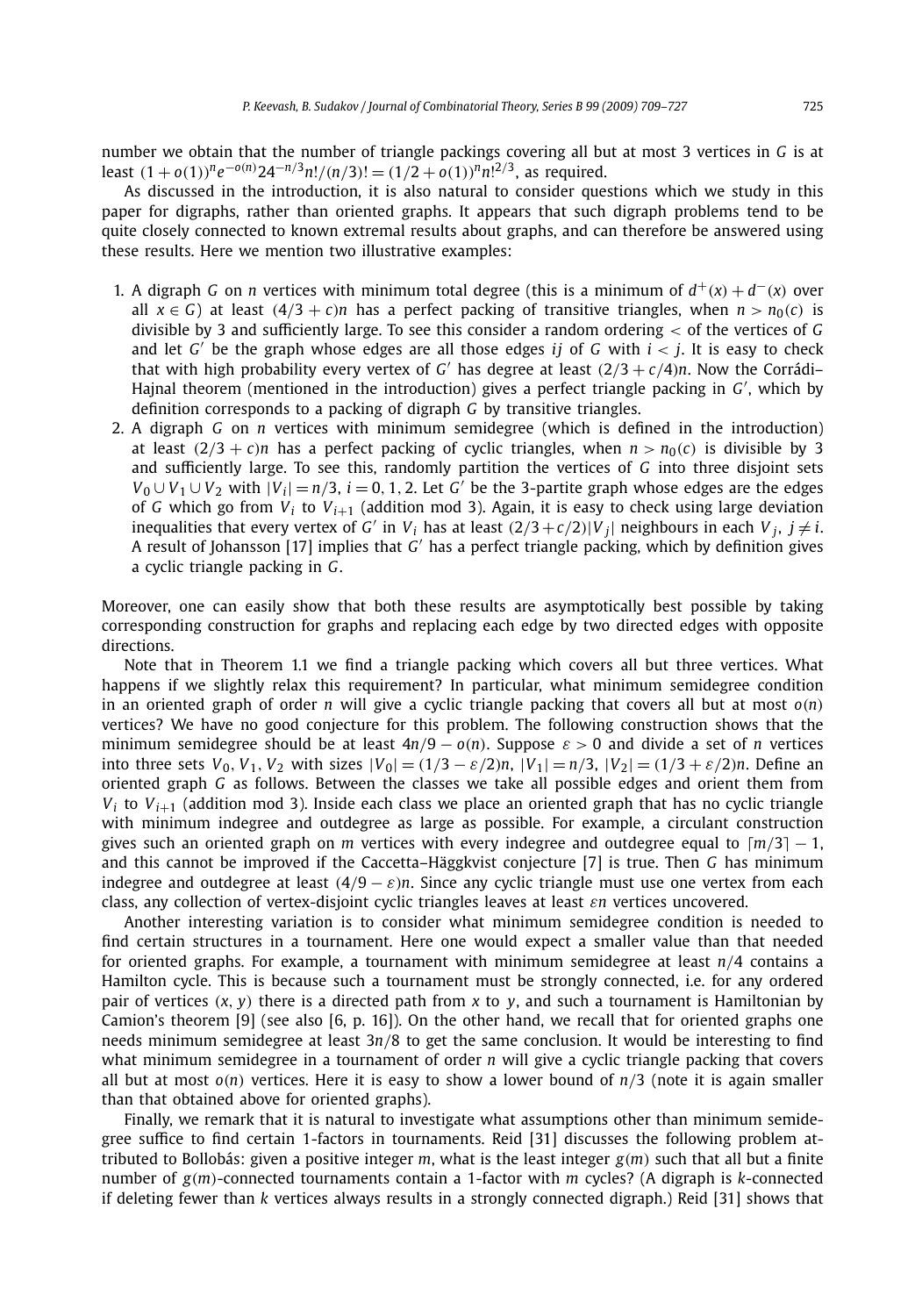*g*(2) = 2 and *m* ≤ *g*(*m*) ≤ 3*m* − 4, but determining *g*(*m*) exactly is open for *m* ≥ 3. Song [36] considers the related problem of determining the least integer *f (m)* such that all but a finite number of  $f(m)$ -connected tournaments contain a *prescribed* 1-factor with *m* cycles, i.e. for any  $n_1, \ldots, n_m \geqslant 3$ with  $n_1 + \cdots + n_m = n$  (the number of vertices) there is a packing with cycles of lengths  $n_1, \ldots, n_m$ . Clearly, by definition,  $g(m) \leq f(m)$ . Song [36] shows that  $f(2) = 2$  and conjectures that in general  $f(m) = g(m)$ .

#### **Acknowledgment**

We thank an anonymous referee for some corrections and for bringing reference [36] to our attention.

#### **References**

- [1] M. Aigner, S. Brandt, Embedding arbitrary graphs of maximum degree two, J. London Math. Soc. 48 (1993) 39–51.
- [2] N. Alon, E. Fischer, 2-Factors in dense graphs, Discrete Math. 152 (1996) 13–23.
- [3] N. Alon, A. Shapira, Testing subgraphs in directed graphs, J. Comput. System Sci. 69 (2004) 354–382.
- [4] N. Alon, J. Spencer, The Probabilistic Method, second ed., Wiley, New York, 2000.
- [5] N. Alon, R. Yuster, *H*-factors in dense graphs, J. Combin. Theory Ser. B 66 (1996) 269–282.
- [6] J. Bang-Jensen, G. Gutin, Digraphs: Theory, Algorithms and Applications, Springer, 2001.
- [7] L. Caccetta, R. Häggkvist, On minimal digraphs with given girth, in: Proceedings of the Ninth Southeastern Conference on Combinatorics, Graph Theory, and Computing, Florida Atlantic Univ., Boca Raton, Fla., 1978, in: Congr. Numer., vol. XXI, Utilitas Math., Winnipeg, Man, 1978, pp. 181–187.
- [8] K. Corrádi, A. Hajnal, On the maximal number of independent circuits in a graph, Acta Math. Acad. Sci. Hungar. 14 (1963) 423–439.
- [9] B. Cuckler, On the number of short cycles in regular tournaments, in preparation.
- [10] G.A. Dirac, Some theorems on abstract graphs, Proc. London Math. Soc. 2 (1952) 69–81.
- [11] A. Ghouila-Houri, Une condition suffisante d'existence d'un circuit hamiltonien, C. R. Math. Acad. Sci. Paris 25 (1960) 495– 497.
- [12] Z. Füredi, Matchings and covers in hypergraphs, Graphs Combin. 4 (1988) 115–206.
- [13] R. Häggkvist, Hamilton cycles in oriented graphs, Combin. Probab. Comput. 2 (1993) 25–32.
- [14] R. Häggkvist, A. Thomason, Oriented Hamilton cycles in oriented graphs, in: Combinatorics, Geometry and Probability, Cambridge University Press, 1997, pp. 339–353.
- [15] A. Hajnal, E. Szemerédi, Proof of a conjecture of P. Erdős, in: Combinatorial Theory and Its Applications, II, Proc. Colloq., Balatonfüred, 1969, North-Holland, Amsterdam, 1970, pp. 601–623.
- [16] S. Janson, T. Łuczak, A. Ruciński, Random Graphs, Wiley, 2000.
- [17] R. Johansson, Triangle-factors in a balanced blown-up triangle, Discrete Math. 211 (2000) 249–254.
- [18] P. Keevash, A hypergraph blowup lemma, submitted for publication.
- [19] P. Keevash, D. Kühn, D. Osthus, An exact minimum degree condition for Hamilton cycles in oriented graphs, J. London Math. Soc., in press.
- [20] L. Kelly, D. Kühn, D. Osthus, A Dirac-type result on Hamilton cycles in oriented graphs, Combin. Probab. Comput. 17 (2008) 689–709.
- [21] L. Kelly, D. Kühn, D. Osthus, Cycles of given length in oriented graphs, submitted for publication.
- [22] J.H. Kim, V.H. Vu, Concentration of multivariate polynomials and its applications, Combinatorica 20 (2000) 417–434.
- [23] J. Komlós, The Blow-up lemma, Combin. Probab. Comput. 8 (1999) 161-176.
- [24] J. Komlós, G.N. Sárközy, E. Szemerédi, Blow-up lemma, Combinatorica 17 (1997) 109–123.
- [25] J. Komlós, G.N. Sárközy, E. Szemerédi, Proof of the Alon–Yuster conjecture, in: Combinatorics, Prague, 1998, Discrete Math. 235 (2001) 255–269.
- [26] J. Komlós, M. Simonovits, Szemerédi's Regularity lemma and its applications in graph theory, in: D. Miklós, V.T. Sós, T. Szőnyi (Eds.), Combinatorics, Paul Erdős is Eighty, vol. 2, in: Bolyai Soc. Math. Stud., vol. 2, Budapest, 1996, pp. 295– 352.
- [27] D. Kühn, D. Osthus, The minimum degree threshold for perfect graph packings, Combinatorica, in press.
- [28] D. Kühn, D. Osthus, Packings in dense regular graphs, Combin. Probab. Comput. 14 (2005) 325–337.
- [29] D. Kühn, D. Osthus, Embedding large subgraphs into dense graphs, Surveys in Combinatorics, 2009, in press.
- [30] N. Pippenger, J. Spencer, Asymptotic behavior of the chromatic index for hypergraphs, J. Combin. Theory Ser. A 51 (1989) 24–42.
- [31] K.B. Reid, Three problems on tournaments, graph theory and its applications: East and West, Ann. New York Acad. Sci. 576 (1989) 466–473.
- [32] V. Rödl, On a packing and covering problem, European J. Combin. 6 (1985) 69–78.
- [33] V. Rödl, A. Rucinski, E. Szemerédi, An approximate Dirac theorem for ´ *k*-uniform hypergraphs, Combinatorica 28 (2008) 229–260.
- [34] V. Rödl, A. Ruciński, E. Szemerédi, Perfect matchings in large uniform hypergraphs with large minimum collective degree, J. Combin. Theory Ser. A, in press.